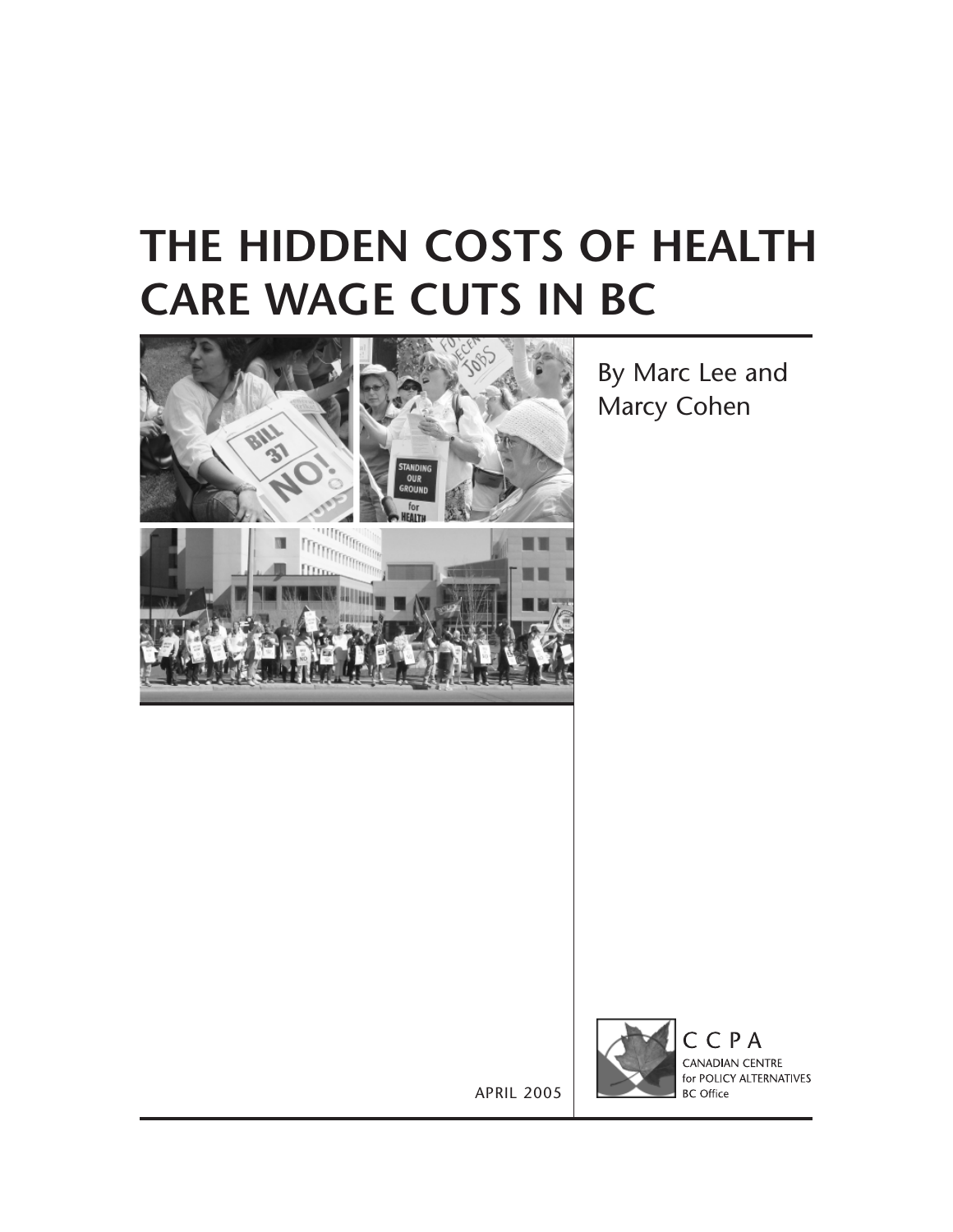## **The Hidden Costs of Health Care Wage Cuts in BC**

By Marc Lee and Marcy Cohen

April 2005

A companion piece to this paper, *The Pains of Privatization: How Contracting Out Hurts Health Support Workers, Their Families and Health Care* by Jane Stinson, Nancy Pollak and Marcy Cohen, looks at the impact of contracting out on BC health care workers.

### **ABOUT THE AUTHORS**

**MARC LEE** is an economist in the BC Office of the CCPA. He has an MA in Economics from Simon Fraser University. Marc is the author of numerous CCPA publications, including *New Perspectives on Income Inequality in BC; Tall Tales about Taxes in BC; Who's Cutting Classes? Untangling the Spin about K-12 Education in BC;* and *State of the BC Economy 2004.* He is a frequent media commentator on economic policy issues.

**MARCY COHEN** has an MA in Education from the University of Toronto. Over the past 20 years she has worked as a policy analyst and has directed a large number of research studies focusing on women's employment issues and work structuring in the public service. She has coordinated the research and health policy work of the Hospital Employees' Union for the past nine years. Marcy is also a research associate with the BC Office of the Canadian Centre for Policy Alternatives and Chair of its BC Board of Directors. Recent CCPA publications by Marcy include: *Democratizing Public Services: Lessons from Other Jurisdictions and Implications for Health Care Reform in BC* and *Continuing Care Renewal or Retreat? BC Residential and Home Health Care Restructuring 2001-2004,* with Janice Murphy, Kelsey Nutland and Aleck Ostry.

### **ACKNOWLEDGEMENTS**

The authors would like to thank David Green, Seth Klein, Arlene McLaren and Jane Pulkingham for their input and feedback on this paper. The CCPA thanks the Hospital Employees' Union for providing funds for the study's focus groups and part of the survey costs.

Any errors and the opinions presented in this paper are those of the authors, and do not necessarily reflect the views of the Canadian Centre for Policy Alternatives.

The Hidden Costs of Health Care Wage Cuts in BC is available under limited copyright protection. You may download, distribute, photocopy, cite or excerpt this document provided it is properly and fully credited and not used for commercial purposes. The permission of the CCPA is required for all other uses. For more information, visit www.creativecommons.org.

Copyedit: Nancy Pollak · Cover Photos: HEU

Layout: Nadene Rehnby www.handsonpublications.com

Printed copies: \$10 | Download free from the CCPA website

ISBN: 0-88627-415-X

PLEASE MAKE A DONATION... HELP US CONTINUE TO OFFER OUR PUBLICATIONS FREE ON-LINE. We make most of our publications available free on our website. Making a donation or taking out a membership will help us continue to provide people with access to our ideas and research free of charge.

Suggested donation for this publication: \$10 or whatever you can afford.



www.policyalternatives.ca | info@bcpolicyalternatives.org

**CCPA BC Office** 1400 – 207 West Hastings St Vancouver, BC V6B 1H7 tel: 604-801-5121

**CCPA National Office** 410 – 75 Albert St Ottawa, Ontario K1P 5E7 tel: 613-563-1341 ccpa@policyalternatives.ca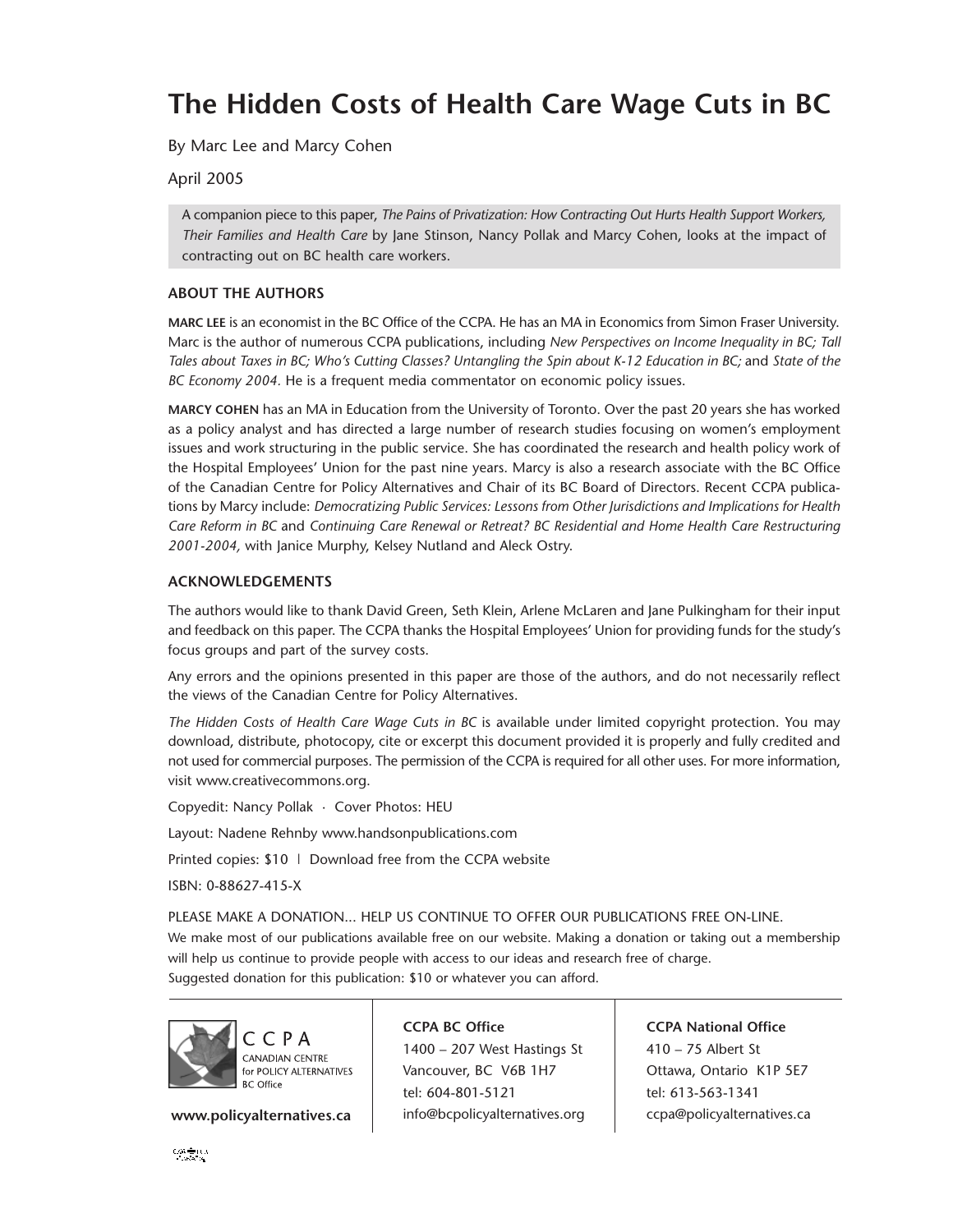# **Contents**

| Prelude to a Wage Cut: The Role of Government, Multinationals and Unions |
|--------------------------------------------------------------------------|
|                                                                          |
|                                                                          |
|                                                                          |
|                                                                          |
|                                                                          |
|                                                                          |
|                                                                          |
|                                                                          |
| Appendix B: Recruitment and Retention of Care Aides 32                   |
|                                                                          |
|                                                                          |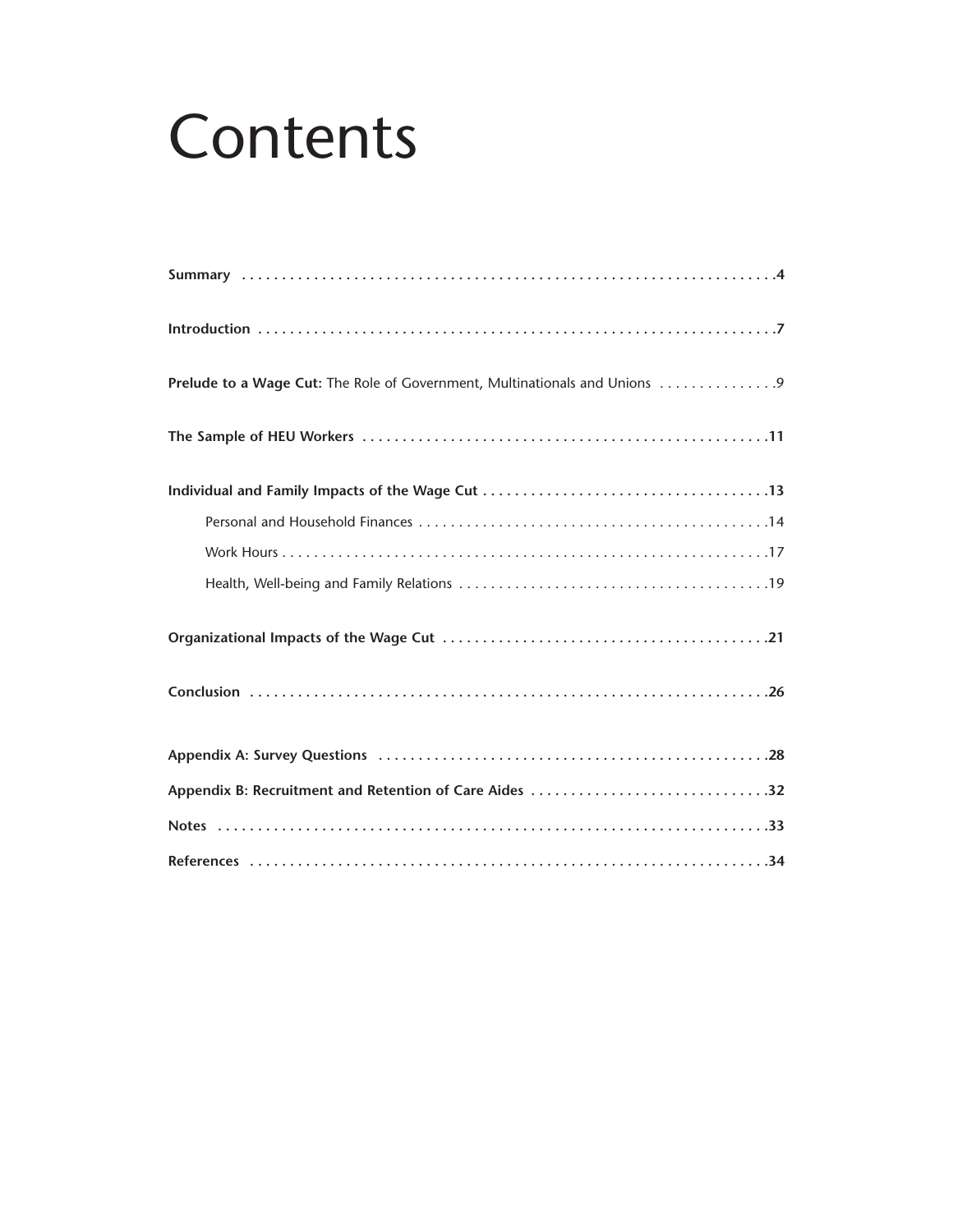## <span id="page-3-0"></span>Summary

This study looks at the personal, family and organizational impacts of wage cuts in British Columbia's health care sector. We report the results of a survey of Hospital Employees' Union workers who received a 15% hourly wage cut in 2004. The survey was conducted by the McIntyre and Mustel Group polling firm, based on a random sample of current HEU workers, about six months after the wage cut came into effect.

The HEU covers a diversity of job categories. Most members are women and many are from visible minority and immigrant backgrounds. Two-thirds of those surveyed have dependents, and 71% report income of less than \$40,000. Thus, our sample includes many for whom a 15% wage cut represents a sizeable share of disposable income.

A growing literature finds that businesses rarely impose wage cuts, even in recessions (layoffs are the preferred option), because doing so hurts the morale of workers. Pay cuts damage morale because of their effect on personal finances and because they are perceived as insults. Negative impacts on morale, in turn, may be detrimental to organizations in terms of increased turnover, higher rates of absenteeism and decreased productivity.

These factors are related to workers' perceptions of fairness. During the same period that health support workers were forced to accept a pay cut, the total health care budget was increasing and groups such as doctors and nurses were receiving pay increases. Although it might be possible to make all workers accept a pay cut without harming morale (if, for example, the health care system were under severe financial stress), this was clearly not the circumstance facing HEU workers.

Our survey results raise some important questions about whether the wage cut — designed to save \$200 million in costs to the health care system — will achieve this objective when a number of "hidden costs" are considered. While we cannot make definitive conclusions, this research does raise concerns about how the wage cut and related policies such as contracting out will affect the quality of service in the health care system. We recommend that the Auditor General of BC do follow-up research to assess the impact of these policies.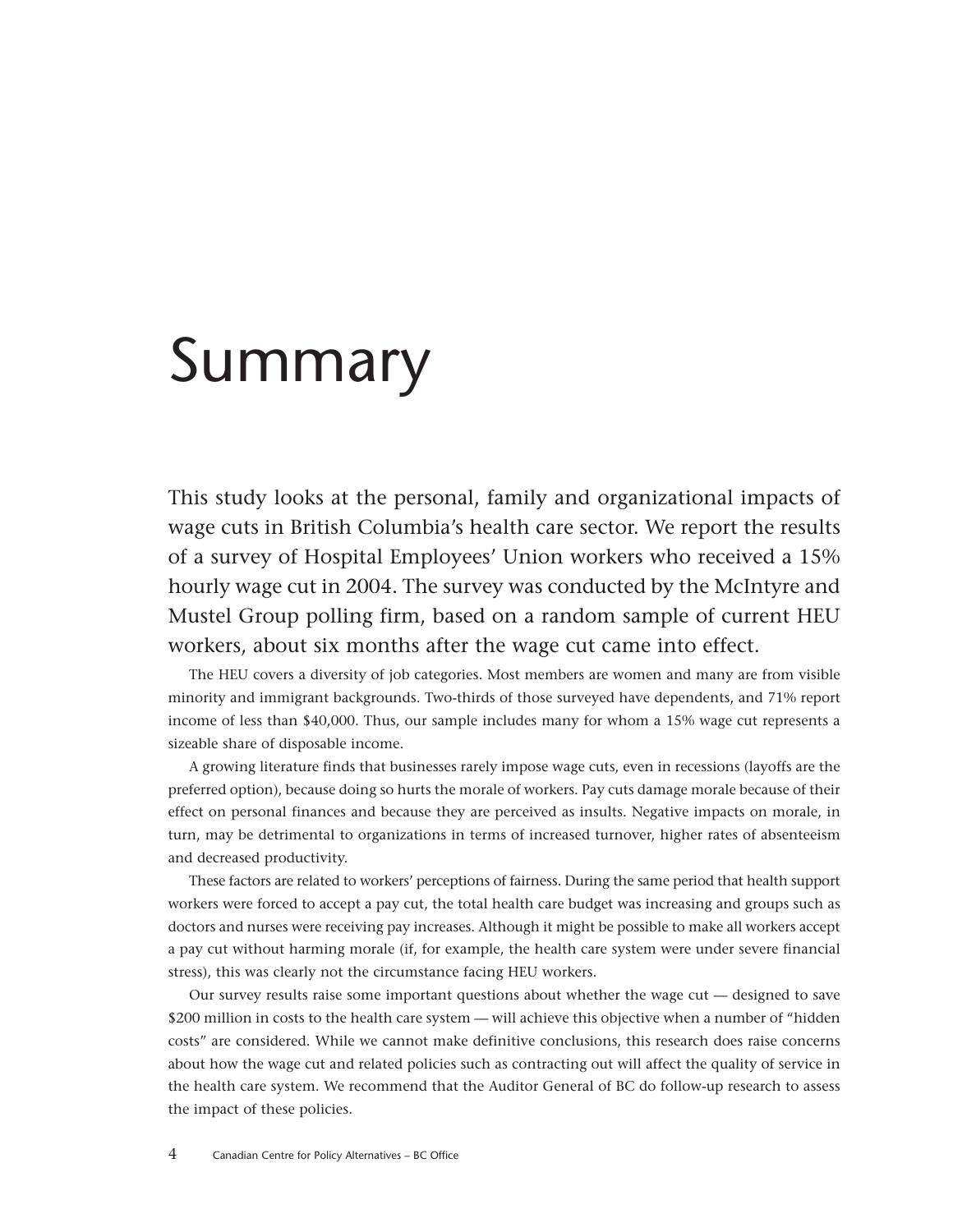## Key Findings

At the level of health care organizations, there are some major implications for morale and quality of care:

- Almost 70% reported that their job satisfaction was negatively affected by the wage cut.
- Two-fifths reported that their organizational commitment had been negatively affected.
- Some 44% responded that quality of care had been affected in some way. A substantial percentage reported seeing increased frictions between workers, increased absenteeism, decreased productivity, and increased staff turnover.
- Workers with higher levels of formal education, such as technicians, were more likely to report adverse impacts on morale.

Recruitment and retention impacts are extremely important in ensuring that there is an experienced, skilled and stable workforce, particularly given skill shortages in health care and in the broader economy (e.g. in skilled trades). Our survey found that:

- Almost half of respondents said they have considered leaving as a result of the wage cut (and this number, by definition, excludes those who have already left).
- When asked if they have considered leaving as a result of the wage cut, 63% of technicians said yes.
- Preliminary reports from colleges suggest that while demand for graduates has not changed, recruitment into training programs for care aides — the largest segment of HEU's workforce — has become more difficult as a result of the wage cut.

The study also looked at impacts on individuals and families. Diminished morale at work is the result of both diminished personal finances and impacts on health and psychological well-being.

In terms of personal and household finances:

- The most pervasive response to the wage cut was reduced or deferred personal expenditures. Other major responses included longer hours of work, higher personal debt and reduced personal savings.
- More than four in five respondents said that they had cancelled or reduced expenditures in their household.
- In most cases, these were discretionary expenditures, such as entertainment and eating out, or family outings and vacations.
- However, one in ten reported that their housing and/or mortgage situations have been adversely affected, and one in six reported they had diminished or eliminated use of their car.
- The wage cut had a greater financial impact in households with more dependents and where a spouse was in an insecure employment situation.

Individuals and their families have also responded by working longer hours:

- One-quarter have responded to the wage cut by working overtime or casual shifts.
- Compared to a survey of HEU workers in 2002 (also by McIntyre and Mustel), about twice as many workers are working additional jobs in health care or jobs outside of health care in response to the wage cut.
- More than a quarter of interviewees reported that their spouses and children are working more to compensate for the impact of the wage cut.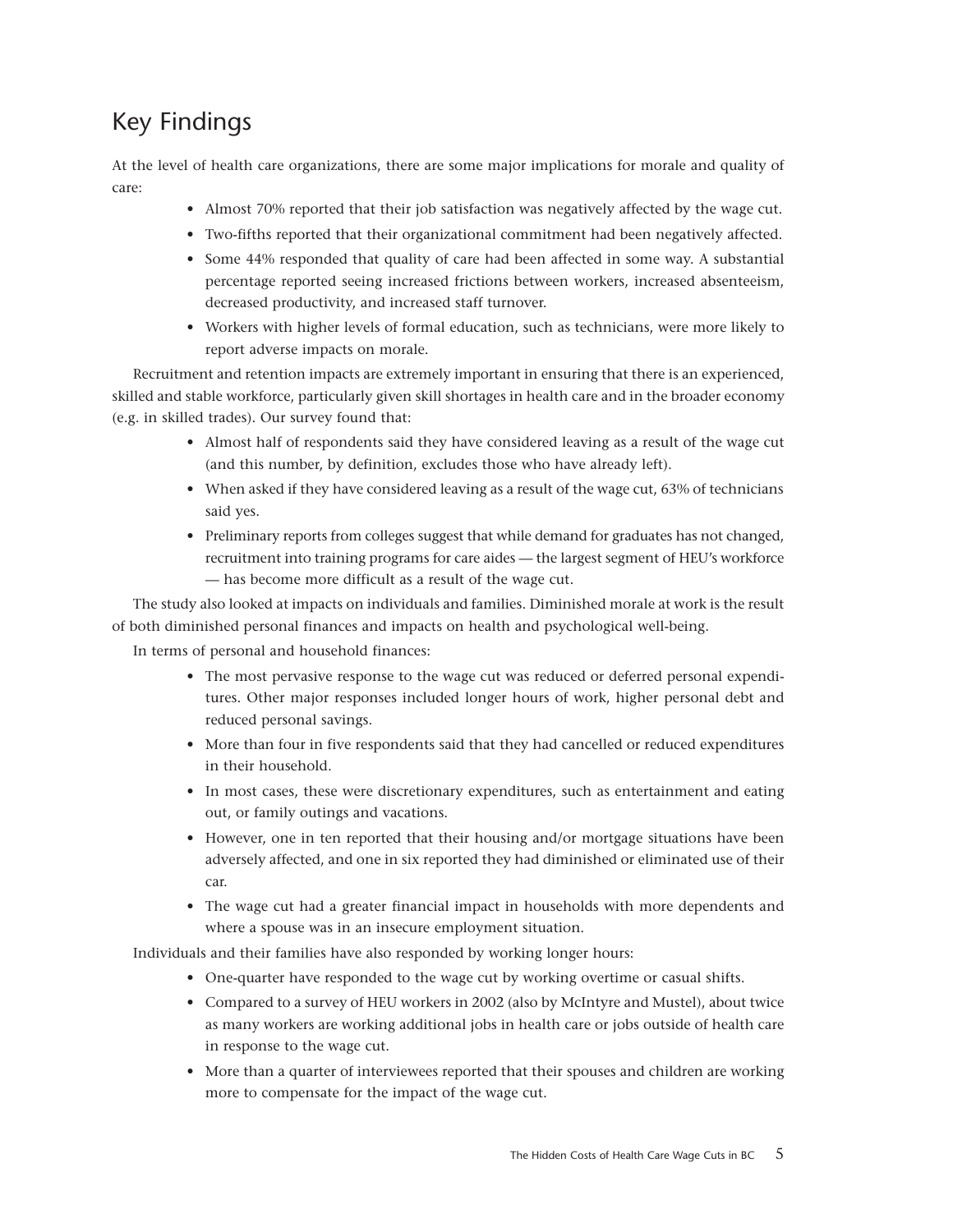The wage cut has had a notable impact on the health and psychological well-being of workers:

- More than two-thirds of those surveyed reported some effects on their health, or physical and emotional well-being.
- The most frequent response was increased stress. Other responses included feeling depressed, with almost as many reporting feeling devalued, worthless or looked down upon by colleagues. Others reported feeling angry, cranky or bitter.
- In the realm of physical health, the numbers are smaller but interviewees talked about feelings of fatigue, lack of energy, sleep loss, being sick more often, anxiety and high blood pressure.
- The psychological impact on technical workers appears to have been greater, in spite of their higher wages (perhaps *because* they have higher wages and more marketable skills).
- More than two-fifths reported that their family relationships had been affected by the wage cut. Almost one-fifth reported more friction/stress at home.
- More than a third reported that the wage cut affected their ability to participate in community and volunteer activities.

A key policy recommendation arising from this study is to avoid wage cuts in the future. Trust in an employer and high levels of morale take a long time to build among workers, but can be swept away in an instant. Treating workers with respect and providing them with decent pay is a better route to an improved workplace.

The wage cut also raises some important issues with regard in inequality in BC. Why are we willing to cut the wages of workers at the low end of the income ladder, many of whom are among the most vulnerable and marginal workers in the province?

A few months after the HEU strike, the provincial government issued a press release boasting that BC leads the country in the proportion of workers making \$16 per hour or more, an acknowledgement that it takes such a wage to raise a family in an expensive province like BC. Yet the same government used a legislated wage cut to push a large number of HEU workers with earnings above that wage to earnings below it.

As a society, the tax and transfer mechanisms of government can only go so far in combating inequality. The labour market must do more of the heavy lifting. The public sector can contribute by paying higher wages that pull up those in the private sector. Rolling back public sector wages in response to low private sector wages is precisely the wrong move.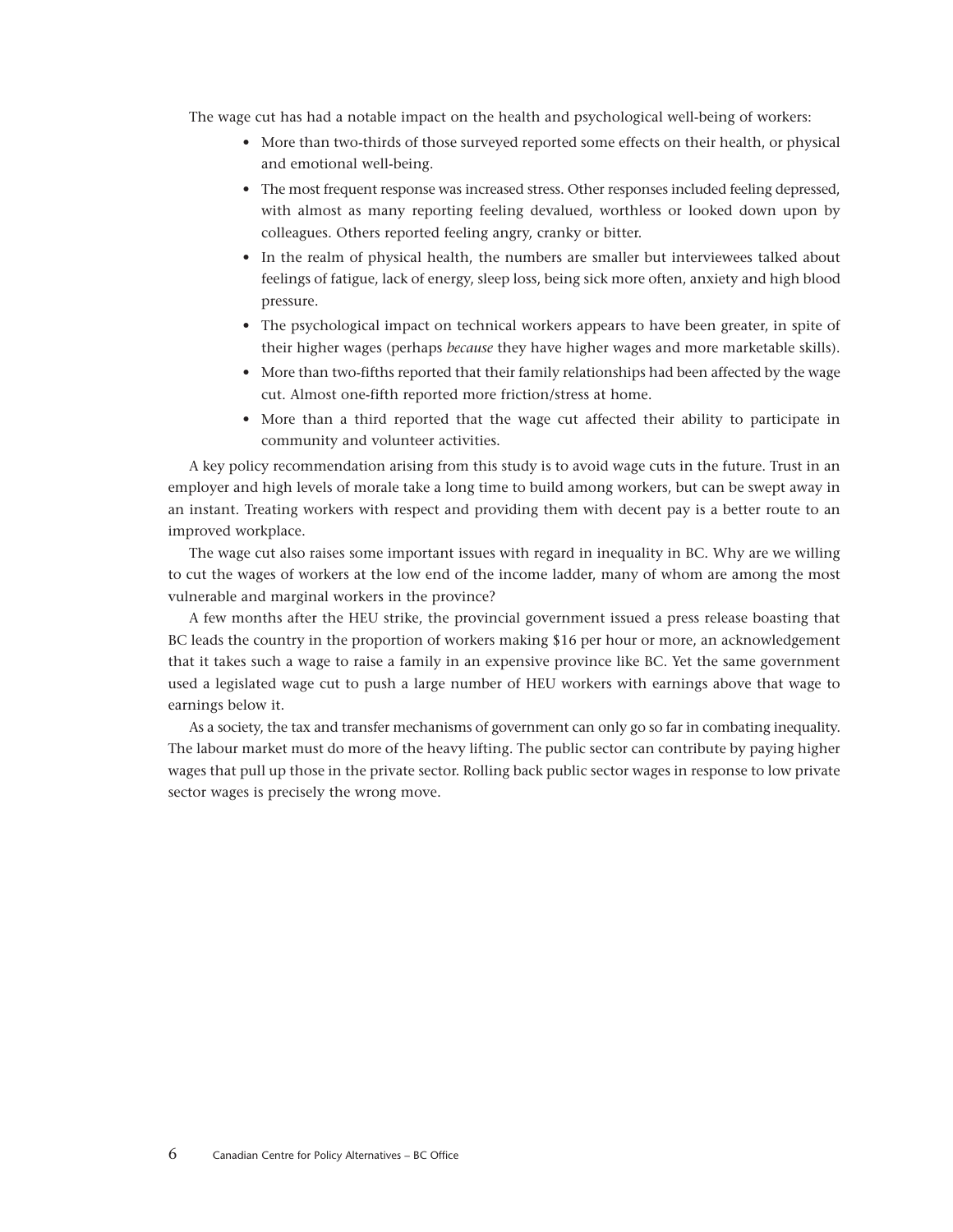# <span id="page-6-0"></span>Introduction

For a few days in April 2004, health care facilities in BC were behind picket lines due to a strike led by the Hospital Employees' Union (HEU). At issue was a new collective agreement, unilaterally imposed by the BC government, that cut wages and increased work hours for the lowest paid workers in health care, most of whom are women and many of whom are from visible minority and immigrant backgrounds. HEU workers include licensed practical nurses, care aides, clerical, technical, and support occupations, and tradespeople. With many health support service jobs being contracted out at even lower wages, HEU workers felt they had nothing to lose.

The April job action had an unusual depth of public support, considering that the strike became illegal and disrupted health care, Canada's most treasured social program.1 Although some British Columbians vocally opposed the union's move, many others were sensitive to the perceived unfairness of the imposed (and retroactive) wage reduction — something that rarely occurs in Canada. It was this public support that forced the government to cut a deal with the union, brokered by the BC Federation of Labour. The deal limited future contracting out and dropped the retroactivity of the wage cut, but did not reverse the 15% cut itself.

Once the picket lines came down, public attention moved on and memories of the strike faded. Many people, especially those with higher paying jobs, seemed prepared to shrug off the impact of a 15% wage cut. But as this study shows, we would be well advised not to ignore such policies: they can and do have real impacts on families, communities and the health care system.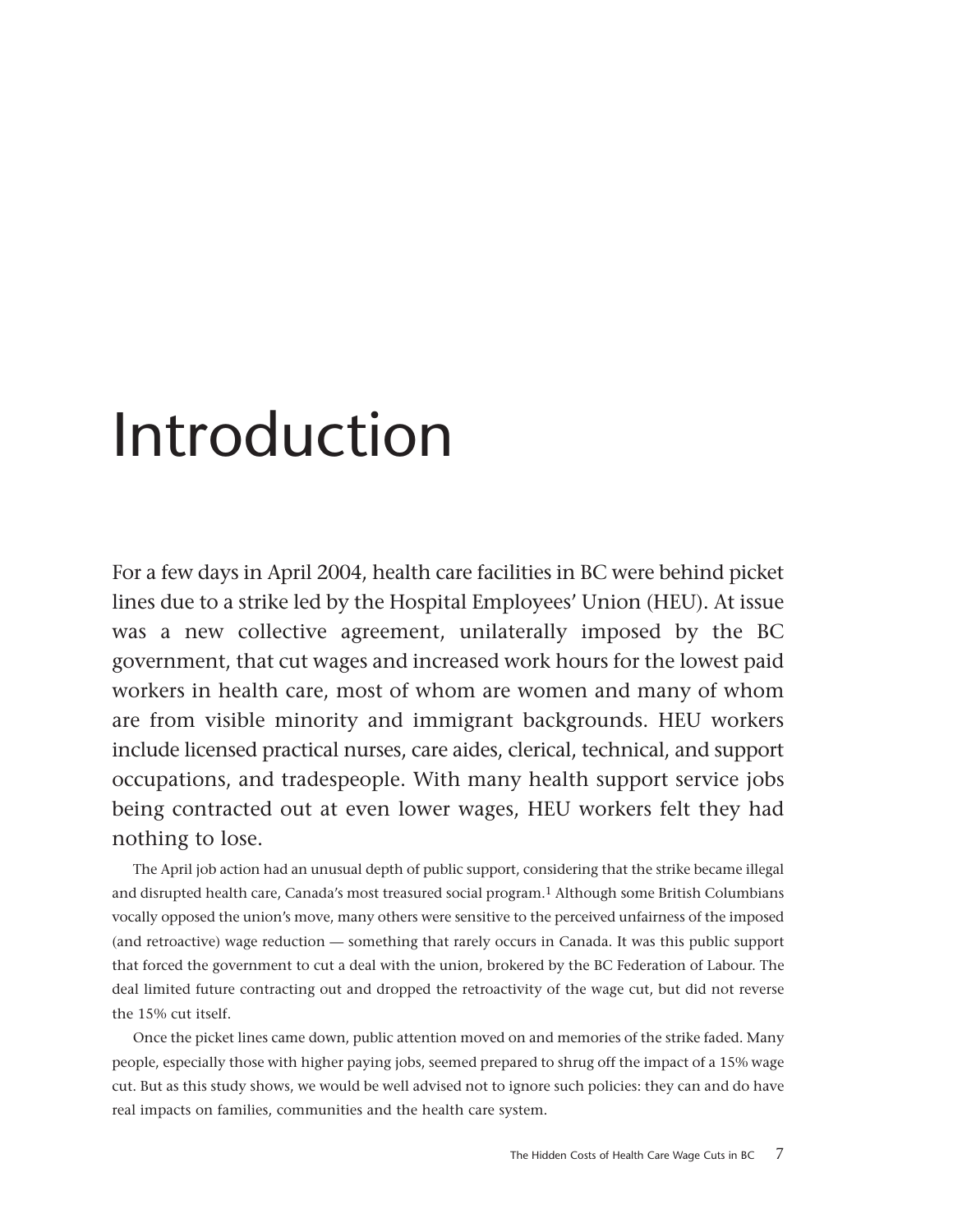The wage cut deserves greater attention as a policy choice because wage cuts can have adverse effects on individuals and their families, effects that in turn have consequences for the health care system. Pay cuts have both financial and psychological repercussions for workers that can lead to negative impacts on organizational productivity and quality of care. Citing some recent empirical research, *The Economist* (2000) notes:

*[E]mployers resist pay cuts largely because the savings from lower wages are usually outweighed by the cost of denting workers' morale: pay cuts hit workers' standard of living and lower their selfesteem. Falling morale raises staff turnover and reduces productivity. Cheerier workers are more productive workers, not only because they work better, but also because they identify more closely with the company's interests.*

The justification for the wage cut was to save \$200 million per year in operating costs, funds that would be allocated to other needs in the health care system. But these savings would only arise if nothing else in the workplace changed. If second-order impacts of the wage cut cause lower productivity, higher absenteeism or faster turnover, any cost savings may be illusory, even negative. In the health care system — a complex network of services characterized by interactions among various workers and between workers and patients — factors relating to continuity and teamwork have huge implications for quality of care.

Workers' perceptions of fairness can have negative outcomes for organizations. During the same period that HEU workers were forced to accept a pay cut, the total health care budget was increasing and groups such as doctors and nurses were receiving pay increases. Although it might be possible to make all workers

If second-order impacts of the wage cut cause lower productivity, higher absenteeism or faster turnover, any cost savings may be illusory, even negative.

accept a pay cut without harming morale (if, for example, the health care system were under severe financial stress), this was clearly not the circumstance facing HEU workers.

In this paper we report the results of a survey of HEU workers affected by the wage cut. We first look at the microeconomic level of individuals and families to assess how they respond to a decrease in wages. We consider impacts on total household expenditures and various subcategories of expenditure. We ask whether workers (and their families) are responding to the wage cut by increasing their hours of work or taking on additional jobs. The survey also explores non-financial impacts on workers, including feelings of self-worth, depression, anxiety and

stress, and impacts on relationships with a spouse or children. We then ask questions related to the consequences for health care organizations.

To examine these issues, we used the McIntyre and Mustel Group polling firm to survey HEU workers in November 2004, about six months after the wage cut was implemented. Interviews were completed with a random sample of full-time HEU workers who worked in the Lower Mainland. Prior to implementing the survey, we commissioned a number of focus groups of HEU workers. These group discussions enabled us to clarify the questions to ask in the survey. The survey questions are provided in Appendix A.

We were only able to interview workers who had not left their HEU jobs for other opportunities. Normal worker turnover occurs in any organization, but anecdotally we knew that some workers had left their jobs specifically because of the wage cut. Unfortunately, we do not have any administrative data on turnover following the wage cut. To the extent that turnover rates increased and are significant, our survey results understate the impact of the wage cut.

The following sections of the paper give a detailed consideration of the context and events leading up to the wage cut, followed by an analysis of the survey findings on the financial, psychological and organizational impacts of the wage cut. The paper concludes with some policy recommendations.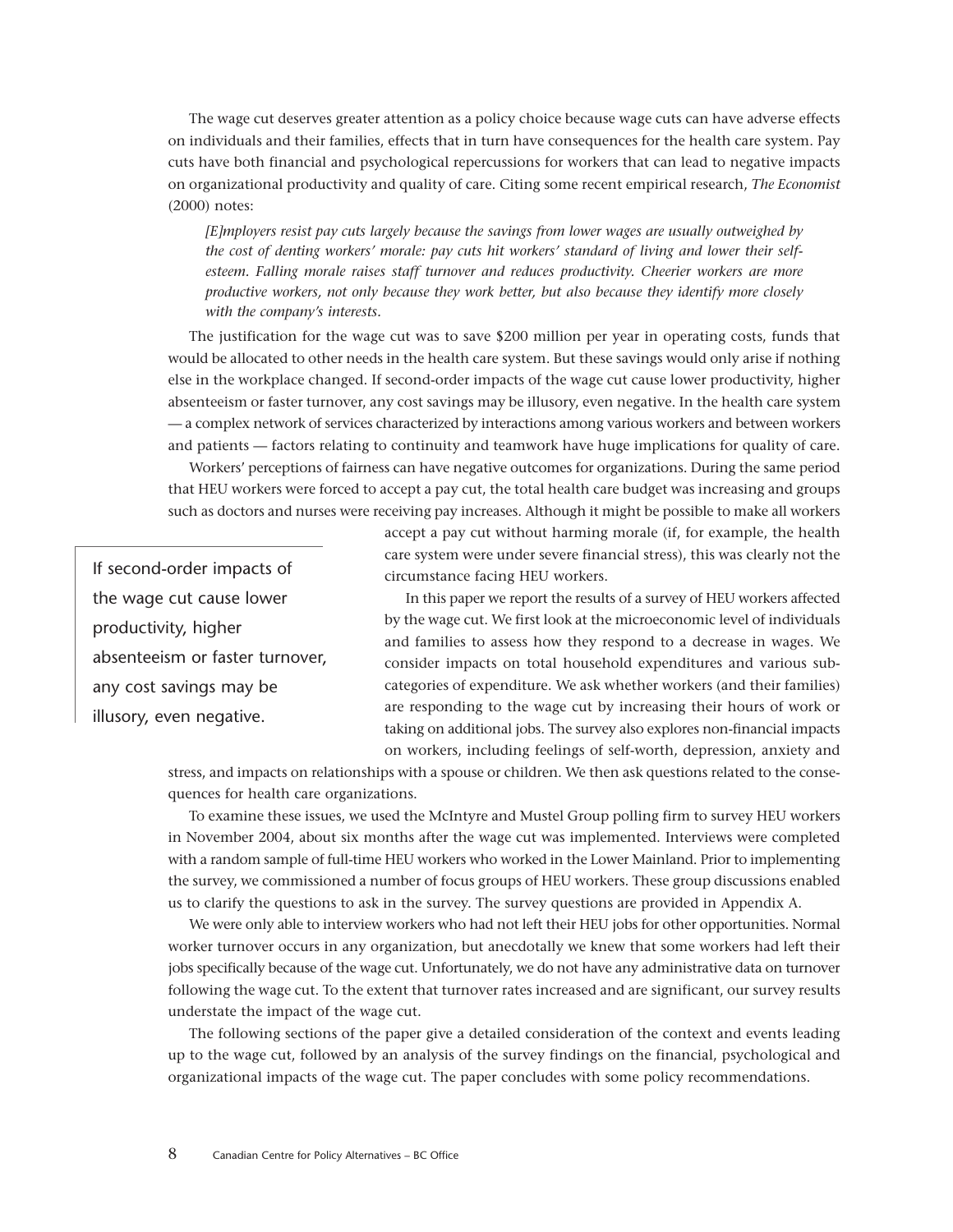# <span id="page-8-0"></span>Prelude to a Wage Cut

## The Role of Government, Multinationals and Unions

Prior to legislating a wage cut in 2004, the BC Liberal government had passed Bill 29 in January 2002, nine months after being elected to office. The legislation unilaterally altered existing collective agreements between employers and unions representing approximately 100,000 workers in the health and social service sectors.2 It removed negotiated employment security protections and contracting-out protections, and substituted language that allowed employers to lay off the existing workforce with minimum notice and avoid union rights to follow the work (known as successorship). The legislation left health care employers free to restructure the workplace with an entirely new workforce paid at much lower rates and with far fewer benefits.3

Even before Bill 29, the government had dramatically reduced the number of regional health authorities, creating more centralized administrative structures and economies of scale that made contracting out more attractive to external vendors. To force cost reductions by health authorities, the provincial government refused to fund the second and third year of collective agreements negotiated by health care workers with the previous New Democratic Party government. This resulted in a funding shortfall for health care employers.

One of the specific requirements outlined by the provincial government in performance contracts with health authorities was that, by 2004/05, administrative and support costs (e.g. housekeeping, food and laundry services) would be 7% lower in 2001/02.4 Together, the funding shortfall and implementation of Bill 29 led health authorities, primarily in the Lower Mainland and southern Vancouver Island, to begin formal processes for contracting out laundry, housekeeping, food and security services.

To avoid contracting out, the HEU leadership and the Health Employers' Association of BC (HEABC) negotiated a concession package in March 2003. The agreement was subsequently rejected by the HEU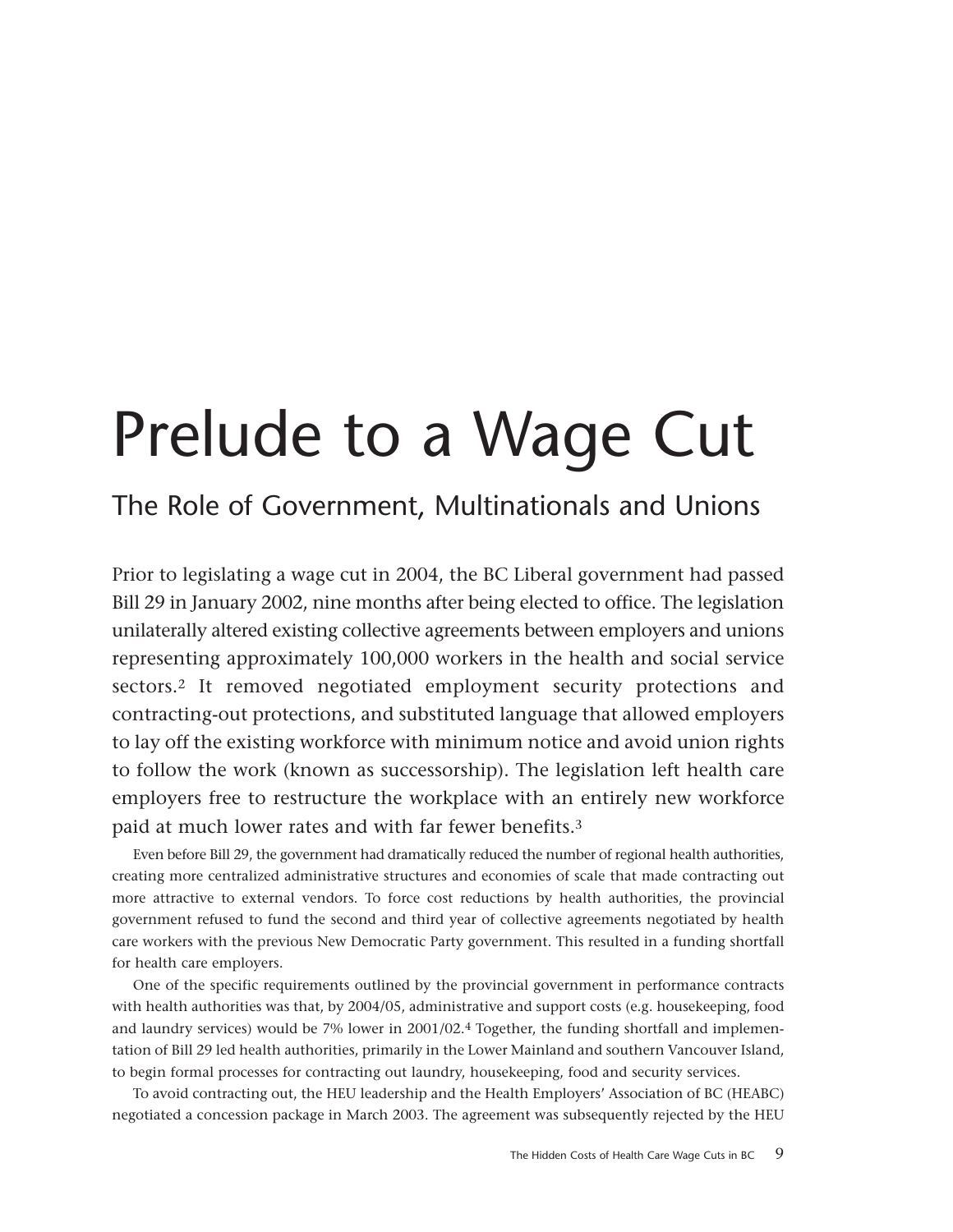membership, at which time health authorities in southwest BC quickly moved to contract out support services with three multinational private service corporations. By March 2004, approximately 6,000 HEU and 500 BCGEU housekeepers, food service, laundry and security workers had lost their jobs and 2,000 were slated to go by July 2004.

The HEU was in a legal strike position when their master collective agreement (unilaterally altered by Bill 29) expired on March 31, 2004. In contract negotiations, the HEABC put concession demands on the table that were similar to, and in some cases worse than, the concessions rejected by the union the previous year. The HEU called for and received a strong strike mandate from its membership.

HEU workers across the province walked off the job on April 25, 2004. In the early hours of April 29, the BC legislature passed Bill 37 imposing a collective agreement. The union refused to return to work and continued picketing in what was now an illegal strike. Over the next two days, unionists across the public sector and private sector walked out in support of HEU workers.

Four days into the illegal work stoppage, a deal was brokered by the BC Federation of Labour that limited further contracting out to 600 jobs (but did not reverse the contracting out slated for June 2004) and provided severance to workers who would lose their jobs after May 3, 2004. However, the deal did not alter the 15% cut in hourly rates prescribed in Bill 37, though it did remove the cut's retroactivity.5

As a result of these events, approximately 8,000 HEU members lost their jobs to contracting out, another 1,000 decertified from the union and about 43,000 were subjected to the wage reduction. This paper specifically examines the experiences of workers who remain directly employed by public health authorities, under reduced wages. A companion study by Stinson, Pollak and Cohen (2005) investigates the experiences of the contracted-out workers whose wage rates, under privatization, fell by 40-50%.

### **Pay Comparisons**

The principal line of attack by the provincial government during this dispute was that the wage cut and contracting out were justified because HEU workers were overpaid relative to workers in other provinces doing the same work. Arguably, the government won the public relations battle on this front.

In reality, the work performed by the HEU membership is diverse. It includes cleaning, laundry and food services, as well as clerical staff, technicians, skilled tradespeople, and licensed practical nurses. Any wage rate comparisons must take account of this wide range of occupations and the benefits of providing wages and working conditions that support long-term commitment and a stable workforce. Many of the latter professions require specific educational and training qualifications. In the focus groups that preceded our survey, more than one person expressed dismay that HEU members were written off as "toilet bowl cleaners."

Wage rate comparisons must also consider local costs of living, especially housing. BC wages in general are higher than most other parts of Canada (BC and Ontario tend to alternate for top spot in average hourly earnings, depending on the year). These higher rates compensate for higher living costs. As Cohen and Cohen (2004:12) point out:

*[W]hile the wage rates in BC are higher, they are in line with BC's higher general labour costs and higher costs of living. For example, while a hospital cleaner in BC has been paid almost 11% more than a hospital cleaner in Ontario, housing costs are more than 12% higher in BC than in Ontario. Similarly, while a dietary aide in BC was paid 26% more than her counterpart in Alberta, BC housing costs were 34% higher.*

An additional consideration is that workers with more formal education and training are more likely than others to leave the health care system when comparable positions are available in the private sector. This is particularly true for skilled trades (e.g. plumbers and electricians) and technical staff (e.g. information technologists and food service supervisors), whose expertise is readily transferable to a variety of sectors.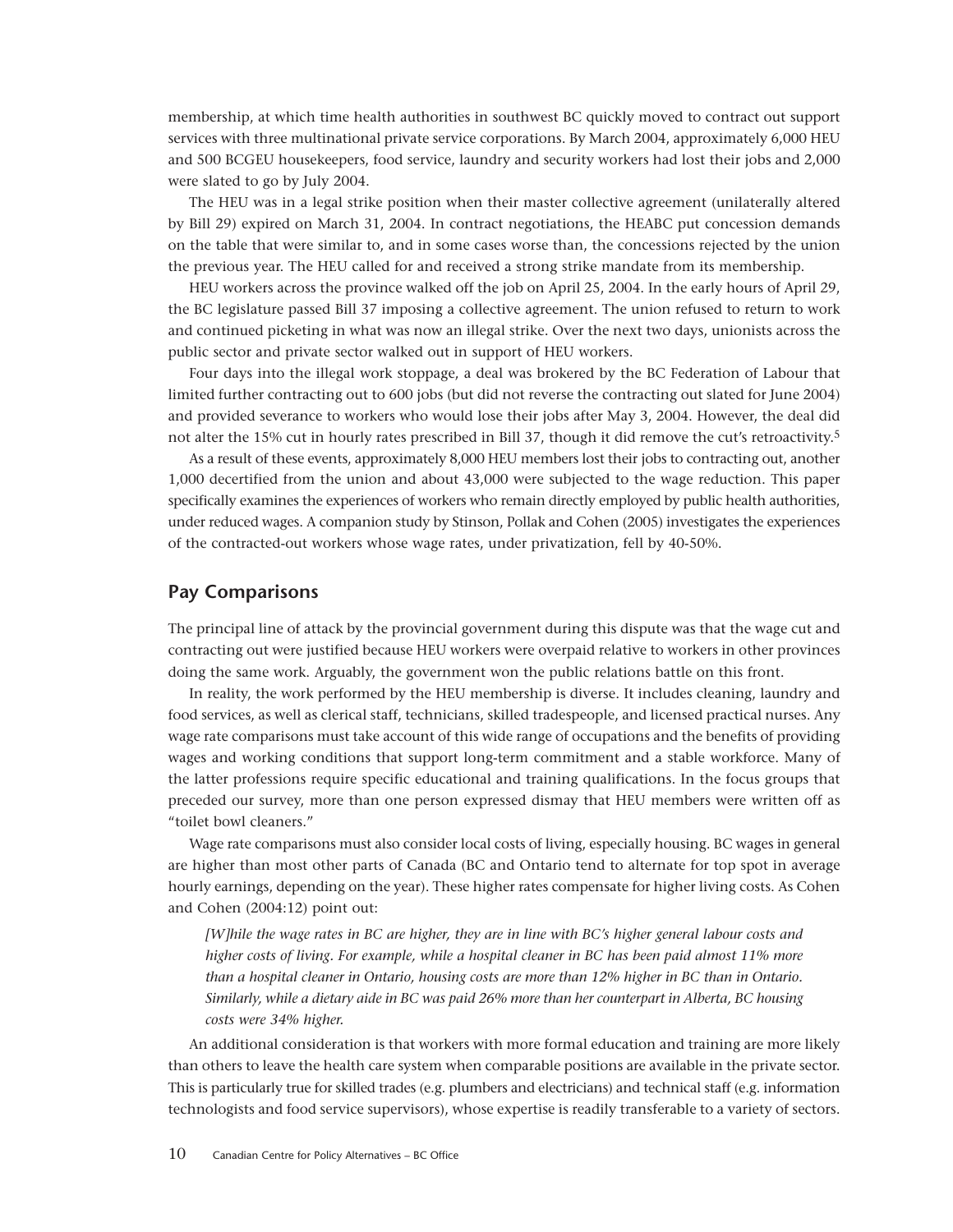# <span id="page-10-0"></span>The Sample of HEU Workers

The McIntyre and Mustel polling firm undertook our survey in November 2004. They interviewed a random sample of 505 HEU workers, based on a response rate of 63% (considered to be a high response rate). To put the results into context, this section reviews some of the demographic information from the HEU survey. We also provide a framework for understanding the statistics presented in the next sections.

The HEU sample was predominantly female (82%). The relatively small sub-sample of men, with its higher margin of error, meant that we could not usually find significant differences between men and women. Thus, the survey data did not give much scope for a gender analysis.

Three-fifths of the HEU sample were 45 years old or greater. More than one-third (36%) identified as being visible minority and 45% identified as being immigrant. These distinctions rarely produced statistically significant differences in reported results.

Regarding education, just under one-quarter (24%) of the interviewees had a high school education or less. Most had some higher education: college or vocation courses (20%); college diploma (37%); or university/post-graduate education (19%). The survey also distinguished different job types to some degree: 44% of the sample worked in patient/resident/client care, including licensed practical nurses (9% of the total sample). Clerical staff accounted for 23% of the interviewees, technicians were 14%, and "other" workers such as trades, maintenance and community health workers were 18%. Sorted by type of facility, 59% of the sample worked in hospitals, 36% in long-term care facilities, and 4% in other community health services.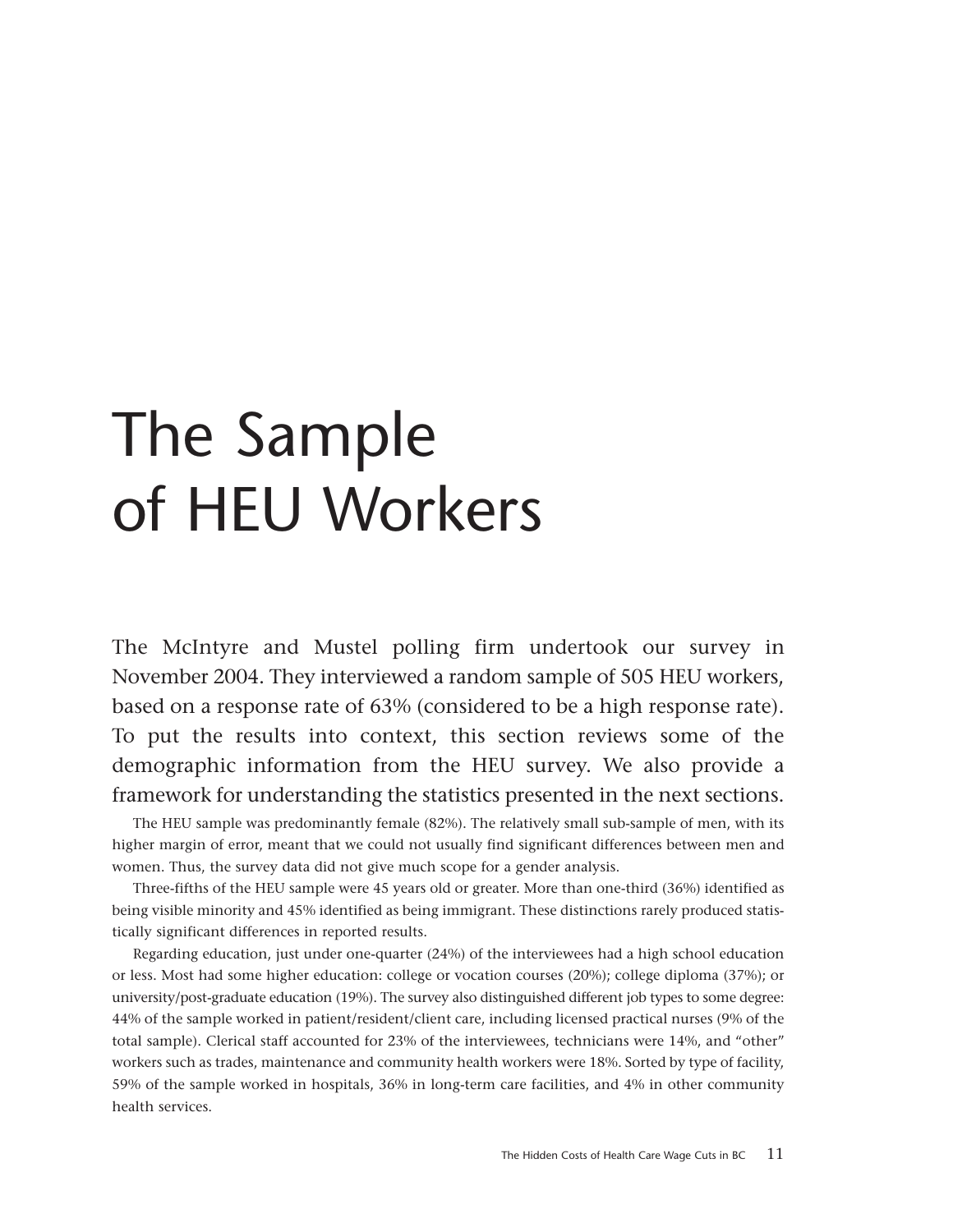Most interviewees lived in households of two or more persons: 48% lived in two- or three-person households, 36% lived in households of four or more, and 16% lived alone. Most had dependents: about 18% had one dependent, another 18% had two dependents, and the largest percentage, 29%, reported having three or more dependents. Slightly more than one-third (34%) had no dependents.

In terms of personal income, 71% of interviewees earned less than \$40,000 per year, while 40% lived in households with total household income of less than \$50,000 per year.6 Our sample thus includes many people for whom a 15% wage cut represents a sizeable share of their disposable income.

As a test, we compared these demographic results to a 2002 survey of the HEU membership, also done by the McIntyre and Mustel Group. We found that the demographic details of both surveys were extremely close for the sub-categories mentioned above, and well within the margin of error. Education was the one exception: the 2002 survey allowed more than one answer and appears to give a different distribution of educational backgrounds.

For November 2004 results presented for the entire 505-person sample, numbers are accurate within +/- 4.34 percentage points, 19 times out of 20 (or a 95% confidence interval). The survey also allows us to break down the responses by the characteristics mentioned above, such as number of dependents, job type and education level. These smaller groupings, however, have larger margins of error. For example, Figure 7, which presents results for 361 people, is accurate within +/- 5.15 percentage points, 19 times out of 20. For a sample size of 80, the margin of error jumps to +/-10.95 percentage points, 19 times out of 20. The key question from a statistical perspective is whether the results for a sub-group are significantly different from other sub-groups. For example, when broken down by personal income, we are interested in whether responses are significantly different for those with incomes less than \$40,000 relative to those with higher incomes.

As part of the survey results, McIntyre and Mustel report whether these differences are significant at the 5% level, meaning that 19 times out of 20 the difference between sub-groups would be outside the margin of error. Because margins of error can be quite large for a small sub-group, it is not always possible to say that a difference is statistically significant, even if the numbers are superficially different. *In this study, we only report results for sub-groups when they are statistically significant at the 5% level.*

Many of the interview questions did not provide respondents with a choice of answers, though interviewers could place responses into rough categories developed from our focus groups. Many questions accepted more than one response, so the total number of responses is greater than the 505 total interviews. The same is true for summaries of responses in percentages, as generally reported in this paper.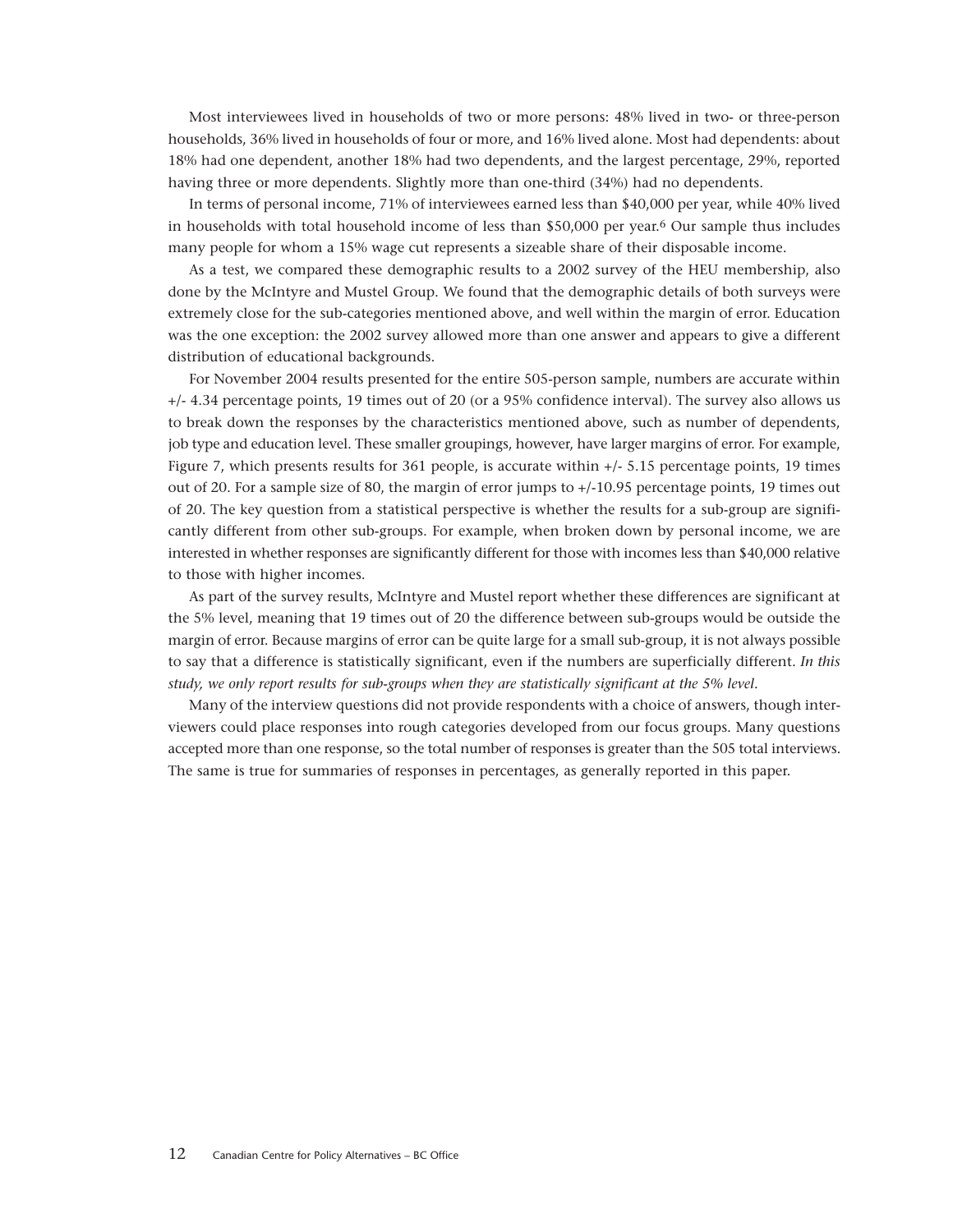# <span id="page-12-0"></span>Individual and Family Impacts of the Wage Cut

In this section, we present survey results that look at how workers and their families responded to the wage cut in terms of personal finances, hours of work, health and well-being, and family relationships. As far as we can tell, there is no empirical literature in this area that would suggest expected impacts. Standard economic theory only addresses the issue of how workers might respond in terms of hours of work, with ambiguous results.7

A smaller literature has looked at how people respond financially to a *job loss.* A relevant study for Human Resources Development Canada (Browning 1998) used data from the 1995 Canadian Out of Employment Panel (COEP) to assess impacts of a job loss. The study finds that family status matters a great deal in terms of impact. Respondents who were single or lone parents were more likely to report hardship as a result of a job loss. In particular, lone parents had a larger drop in expenditures than any other group, while single people or married people with a non-employed spouse also had a large drop in expenditures relative to two-income families. Put differently, a job loss has less financial impact if there is another wage earner in the family and if the income from that source comprises a significant portion of total family income. Families with more income sources are better able to weather economic shocks.

A related study (Browning and Crossley 2001) based on the same COEP survey data finds that, in line with economic theory, families tend to smooth their consumption patterns over time by going into debt or drawing down assets. This means that a \$1 loss in wages translates to a much-less-than \$1 impact on consumption. Indeed, the estimated fall in expenditures was only 14 cents for a \$1 fall in income, on average. Decreases in consumption tend to be delays in the purchases of durables with minimal effect on consumption of necessities.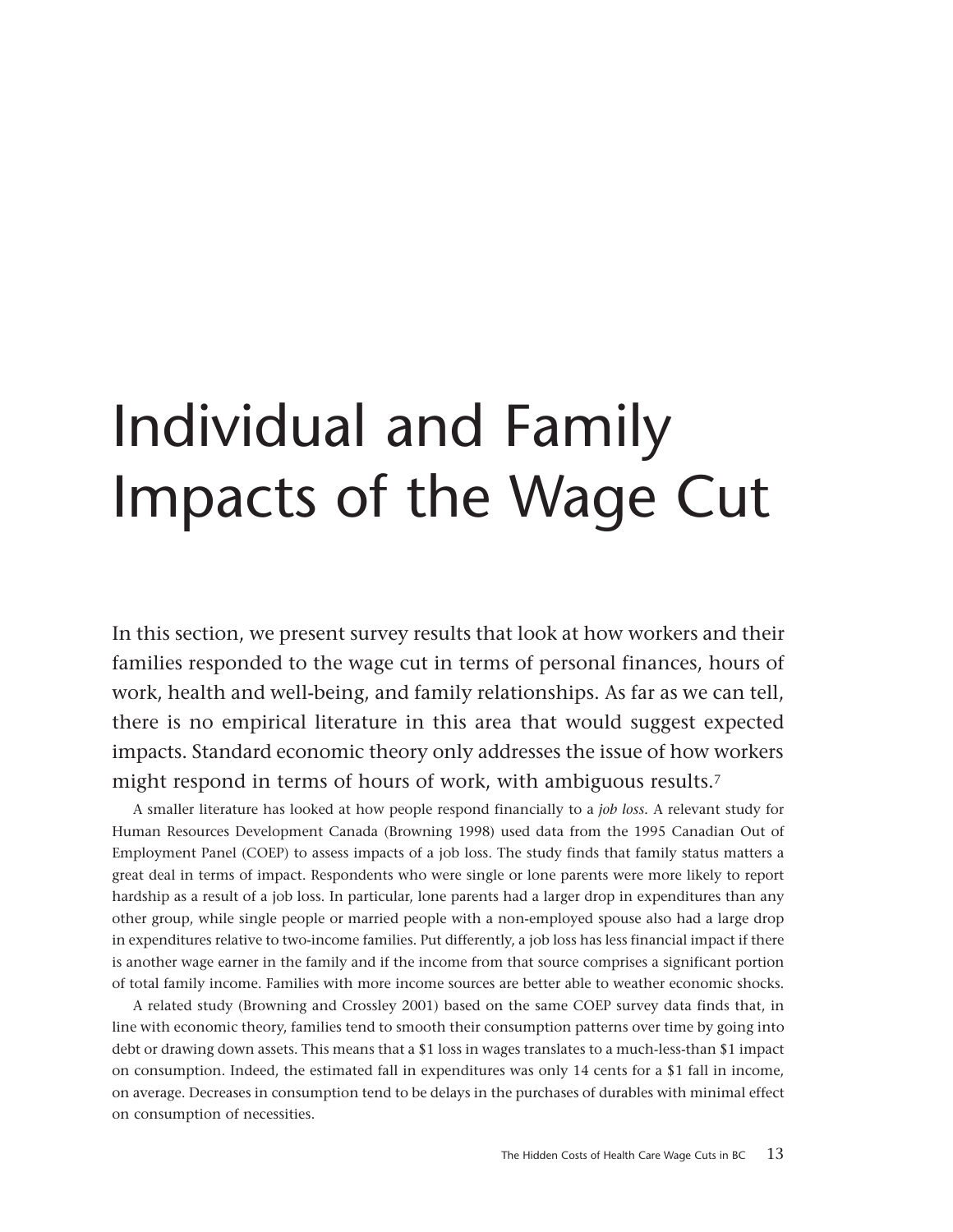<span id="page-13-0"></span>Importantly, a job loss is usually viewed as a temporary matter, with a new job anticipated in the future with the same or higher wages. In our study of a wage cut, however, the drop in income is not a temporary loss but rather a permanent one. Thus, rather than consumption smoothing, as in the case of temporary income loss, we may see real expenditure decreases as the family adjusts its budget.

We might also expect a strong expenditure impact for people with lower incomes, such as many HEU workers. The Browning study did not consider the impacts based on pre-job-loss income level. However, the amount of a family's assets at the time of the job loss did affect expenditure patterns; people with no or few assets experienced greater hardship than others.

### Personal and Household Finances

In our survey, the examination of household impacts began with an open-ended question (i.e. no prompts or pre-specified categories were provided, and respondents could give more than one answer): "We are interested in the impacts, if any, of the recent wage cuts on your personal as well as your work life. First of all, how have you adjusted financially to the decrease in wages?" The results can be seen in Figure 1.

The single most pervasive impact of the wage cut reported by the majority (61.0%) of respondents was that it forced them to reduce or defer personal expenditures. Other impacts reported by a minority of respondents included: working longer hours (15.8%); higher personal debt (12.5%); and reduced personal savings such as RRSPs and RESPs (11.7%).

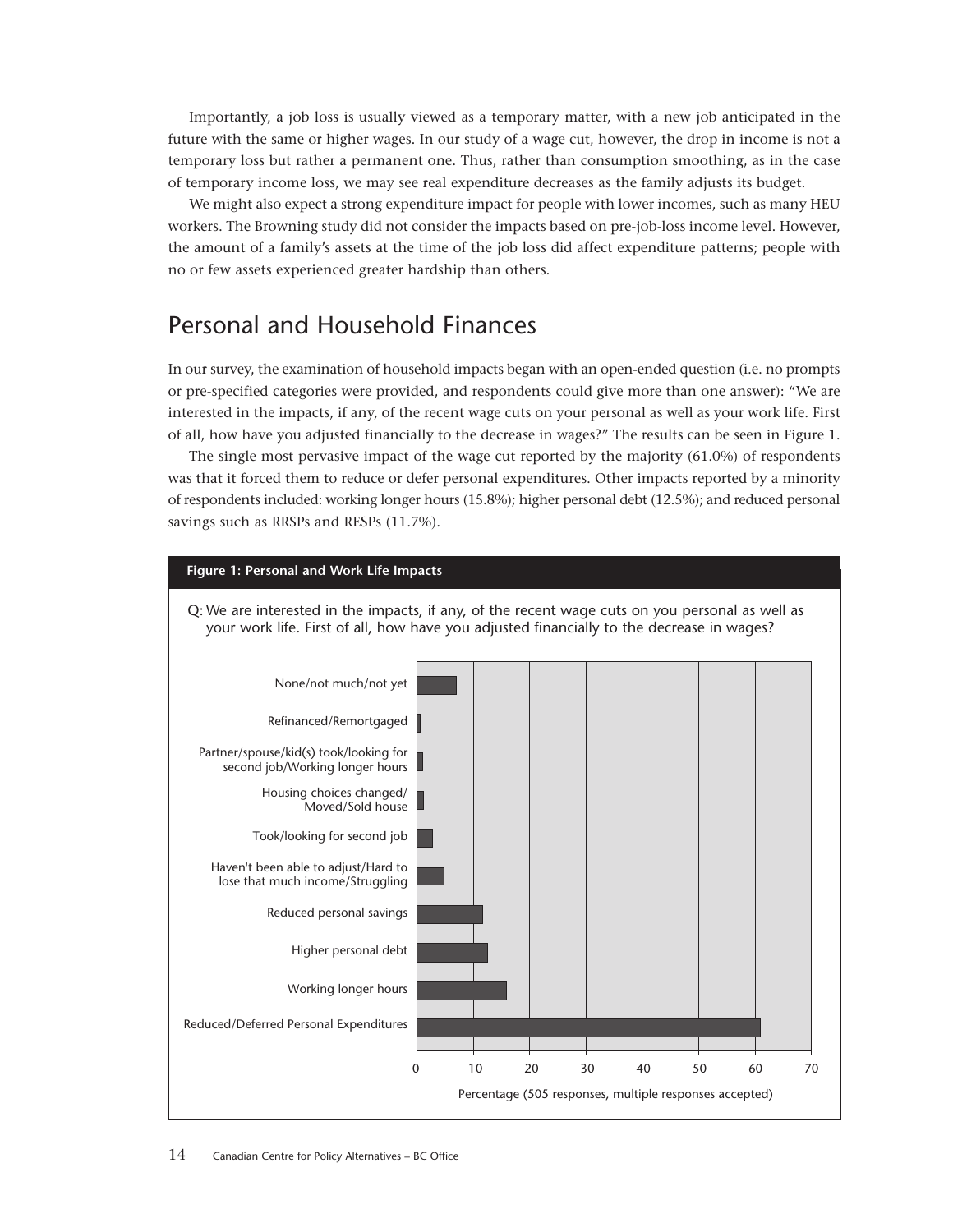Other responses (e.g. refinancing/remortgaging, changed transportation choices, changed educational choices for children, taking or looking for a second job) were reported by a smaller fraction of respondents. Although the percentage responses were quite low in some categories, the impact should not be dismissed. For example, three people reported refinancing their mortgage, and six reported moving or selling their house; this translates into about 800 people when extrapolated to the HEU membership as a whole.

The presence and number of dependents were contributing factors explaining the distribution of financial impacts reported by respondents. In particular, respondents with three or more dependents were significantly more likely than others to report amassing higher personal debt levels (19.9%) and

reducing retirement savings (13.7%) due to the wage cut. Conversely, people with no dependents were significantly more likely to report no impact of the wage cut (10.5%) compared with those with dependents.

For those interviewees who lived with a partner, the partner's job security was a strong predictor of how the wage cut affected personal expenditures. Among those with partners in a "very secure" job, 45.5% reported reduced or deferred expenditures; this figure rises to 70.2% for those with partners in a "somewhat secure" or "not secure" job. Respondents with a partner in a "not secure" job were more likely to work longer hours (26.4%) than those with a partner in a "very secure" (11.7%) or "somewhat secure" job (9.2%). Conversely, a significantly larger share of those with partners in a "very secure" job reported no impact of the wage cut (15.6% compared with 5.1% and 1.9% for "somewhat secure" and "not secure," respectively).

Respondents with three or more dependents were significantly more likely than others to report amassing higher personal debt levels (19.9%) and reducing retirement savings (13.7%) due to the wage cut.

Thus, even among those in less stressful situations — with no dependents or with a partner in a secure job — only a small minority reported no financial adjustments in response to the wage cut.

Household and personal income were also contributing factors. A significantly larger share of respondents with household incomes under \$50,000 per year (16.3%) reported higher personal debt



compared with those with household incomes over \$50,000 per year (8.9%).

We found that interviewees with higher education were significantly more likely than others to report working additional hours in reaction to the wage cut. Workers with higher education and higher incomes may be more likely to work longer hours because they have a greater capacity to do so. (We return to the hours of work issue below.)

The next question asked directly whether household expenditures were cancelled or deferred. In this case, more than four-fifths (82.6%) said yes (Figure 2) compared with 61.0% in the previous openended question. The percentage saying yes dropped to three-quarters (74.4%) for those with no dependents and to under two-thirds (64.9%) for those with partners in "very secure" jobs.

For the total group who responded yes (417 responses), we asked which household expenditures were reduced or cancelled. Results are presented in Figure 3. Respondents could choose more than one option.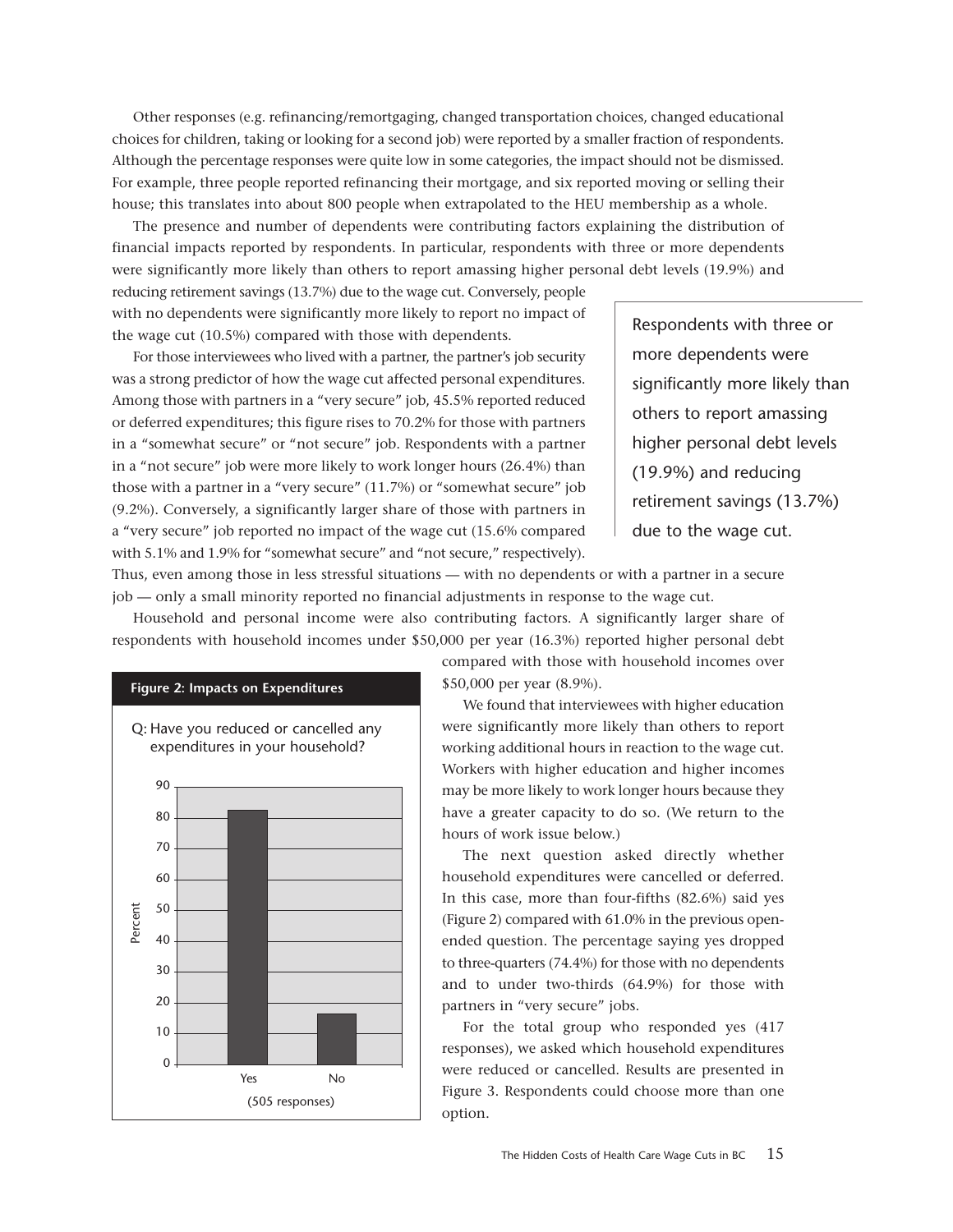The results support the idea that people will cut discretionary expenditures first, protecting the expenditures they view as most important. For example, the majority (61.9%) said they decreased expenditures on eating out and entertainment; fully one-third (34.3%) reduced expenditures on vacations and family outings.

At the same time, a sizeable minority of respondents reported adjustments to essential or non-discretionary expenditures. Almost one in ten reported some changes to their housing and/or mortgage situation (i.e. decisions based on their previous rate of pay were revisited). One in six diminished or eliminated use of their car. One-quarter reported that their grocery shopping patterns had changed.<sup>8</sup>

Number of dependents was a contributing factor for some categories of expenditure decreases. People with two and three dependents were significantly more likely to reduce educational support for their children (10.7% and 11.0% respectively) compared with those with no or one dependent (1.6% and 1.3% respectively). People with three or more dependents were more than twice as likely to report changed grocery shopping patterns than those with no dependents (34.6% and 15.6% respectively) and were also more likely to report decreased spending on "clothes/kids' clothes." Half of respondents with no dependents reported reduced expenditures on eating out; this rose to more than two-thirds (67.9%) for those with one dependent and three-quarters (76.2%) for those with two dependents.9

It is important to note that reductions in expenditures by HEU families (about 43,000 households)

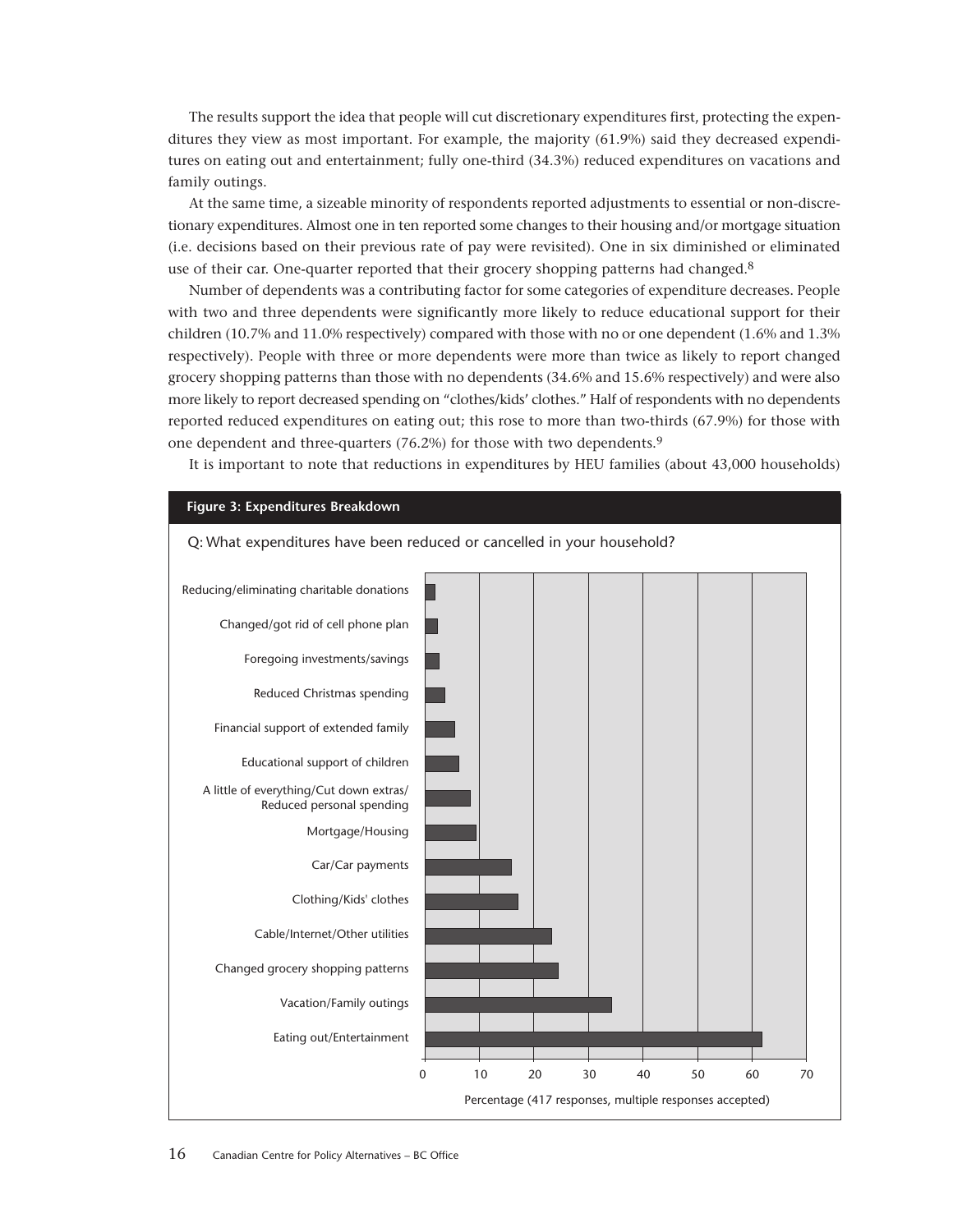have adverse impacts on the local economy, due to flows of income throughout the economy. Thus the full impact of lower household spending is greater than the personal impacts cited above.

### Work Hours

There are a few different channels through which additional work may compensate for a wage cut: increased overtime and casual shifts; working additional jobs in health care; working additional jobs outside of health care; and additional work by other family members. Fully one-quarter of interviewees (25.0%) reported working additional hours in their own job by working overtime or taking on casual shifts.

For this study we repeated questions about additional work from the 2002 HEU workers' survey by McIntyre and Mustel. The results can be seen in Figure 4. Our study shows a large increase in the proportion of workers working longer hours when compared with the previous survey. In 2002, 9.5% of workers reported average hours of 40 hours or more per week compared with 25.5% in 2004. In addition to a regular full-time job, 9.9% said they were working one or more other health care jobs as an HEU member in 2004 compared with 5.6% in 2002; 7.1% said they had another paying job outside health care in 2004 compared with 3.1% in 2002.

Although we cannot tell the degree of overlap (some people in the sample may be working both overtime in their regular job and an additional job), these numbers suggest that taking on extra hours of work is a major way of addressing the wage cut. To the extent that overtime wages are being paid for this work, this will reduce the cost savings of the wage cut.

<span id="page-16-0"></span>These numbers suggest that taking on extra hours of work is a major way of addressing the wage cut. To the extent that overtime wages are being paid for this work, this will reduce the cost savings of the wage cut.

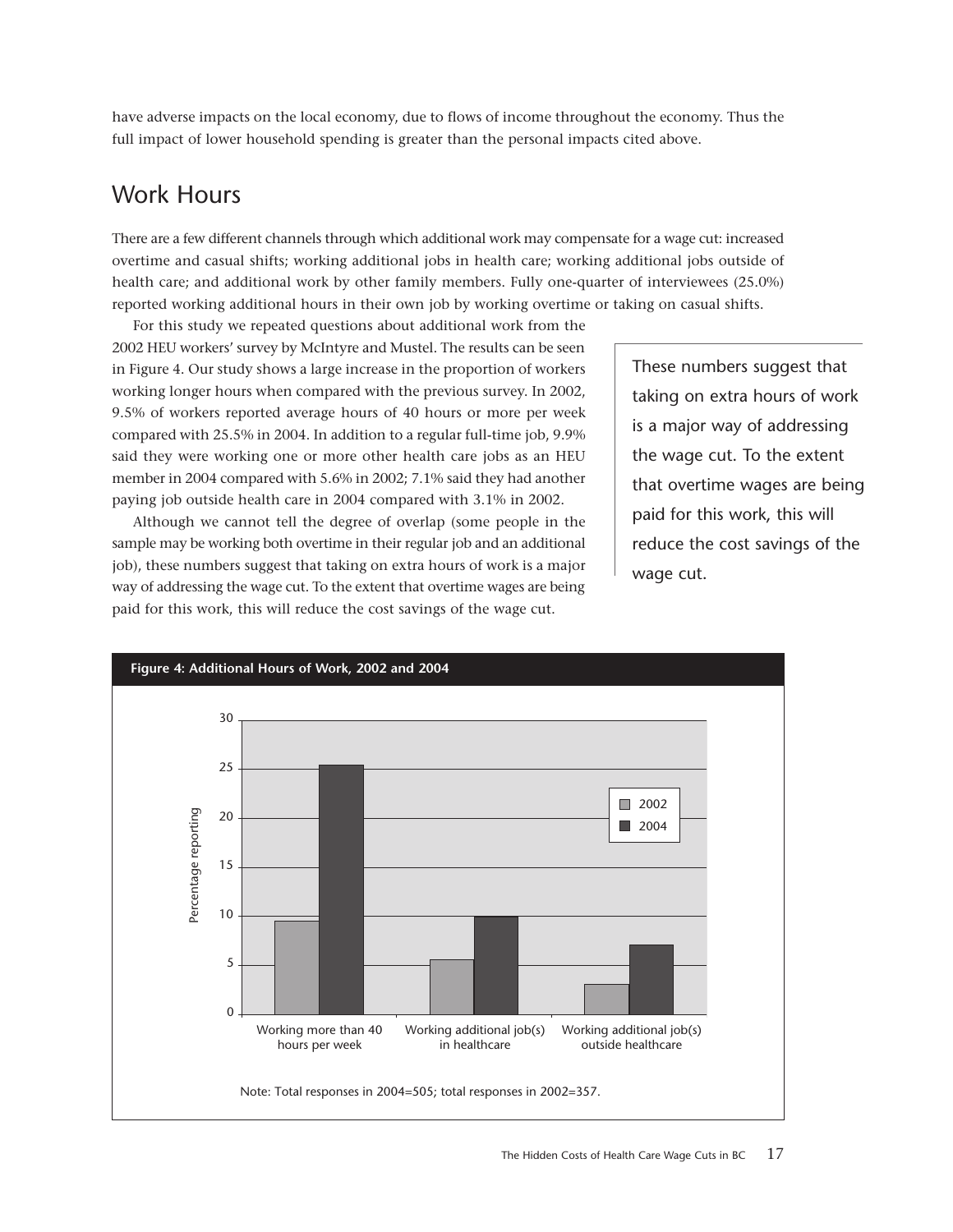Another method of coping is for the spouse or children to find work or work longer hours to compensate for lost household income. In our survey, 27.4% reported that their spouse and/or child was working more hours as a result of the wage cut (Figure 5). The spouse bore most of the burden of additional work: 19.5% reported a spouse working more, 5.5% reported a child working more, and 2.5% said both. The largest jump in total family work hours was among people with three or more dependents: 38.1% had a spouse or child working more hours.

With one in 12 respondents reporting an increase in work by a child, it is worth noting that this shift coincides with provincial legislation that makes it easier for children as young as 12 to take paid employment. Although the new legislation requires parental consent, some BC parents are essentially in a "conflict of interest" due to being financially squeezed by the wage cut.

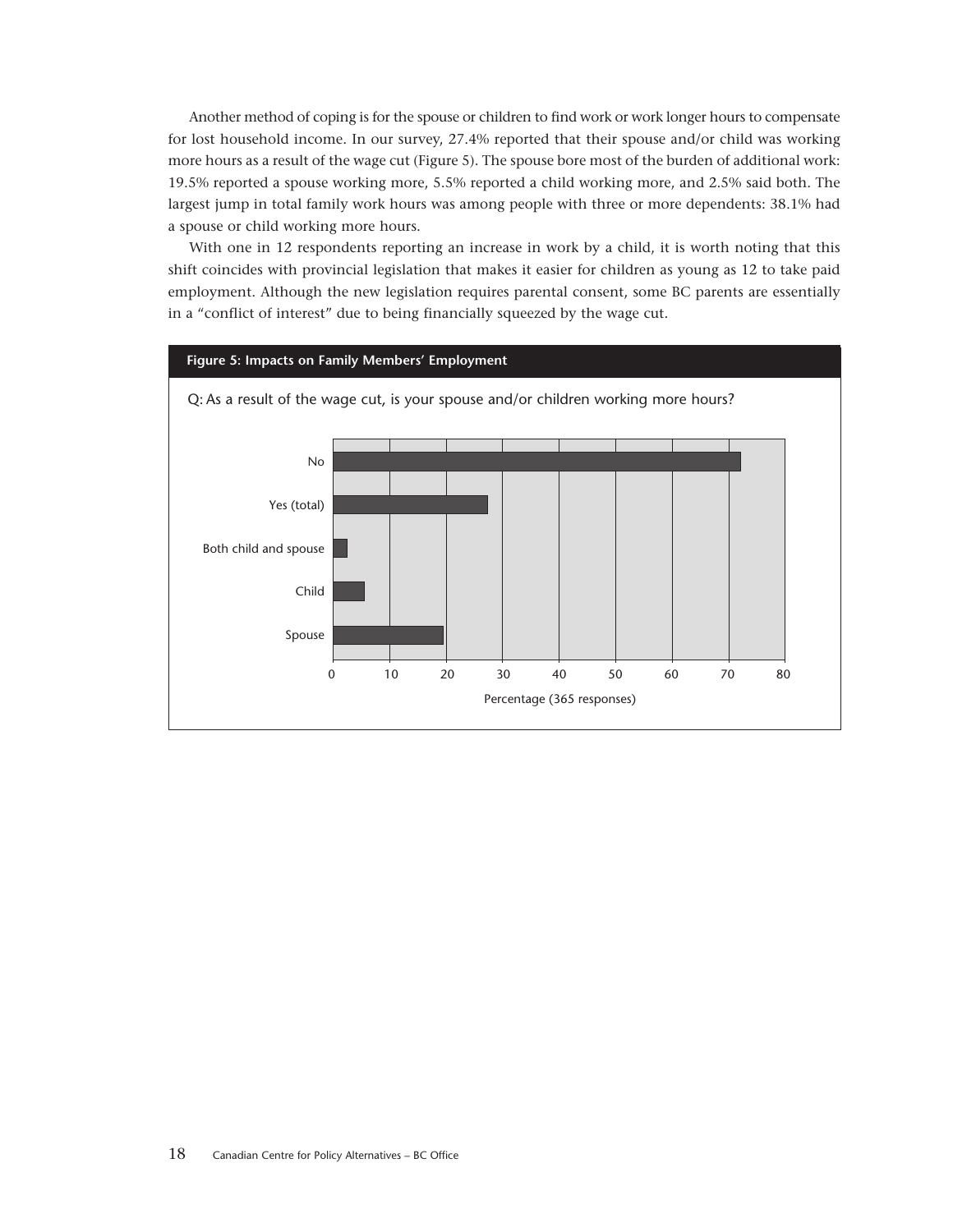### <span id="page-18-0"></span>Health, Well-being and Family Relations

The wage cut may also be expected to affect workers' physical health and emotional well-being. These impacts, in turn, are likely to reverberate within households and, in particular, in relationships with a spouse and/or children. We asked: "Has your health, physical or emotional well-being been affected by the wage cut in any way?" The results can be seen in Figure 6.

More than two-thirds of those surveyed reported some effects on their health, physical and emotional well-being. The most frequent response to the question was increased stress, reported by 37.2% of respondents. This proportion rose to 44.5% for those with three or more dependents and to 43.4% for those with a partner in an insecure job.

Other answers included a variety of related emotional and physical responses. On the emotional side, one in ten reported feeling depressed,10 with almost as many reporting feeling devalued, worthless or looked down upon by colleagues. Others reported feeling angry, cranky or bitter. In the realm of physical health, the numbers are smaller but interviewees talked about feelings of fatigue, lack of energy, sleep loss, being sick more often, anxiety and high blood pressure.

Technicians, among the most highly skilled HEU workers, reported greater feelings of resentment than others: 16.4% said they felt angry, cranky or bitter, and 9.6% reported falling sick more often than before.

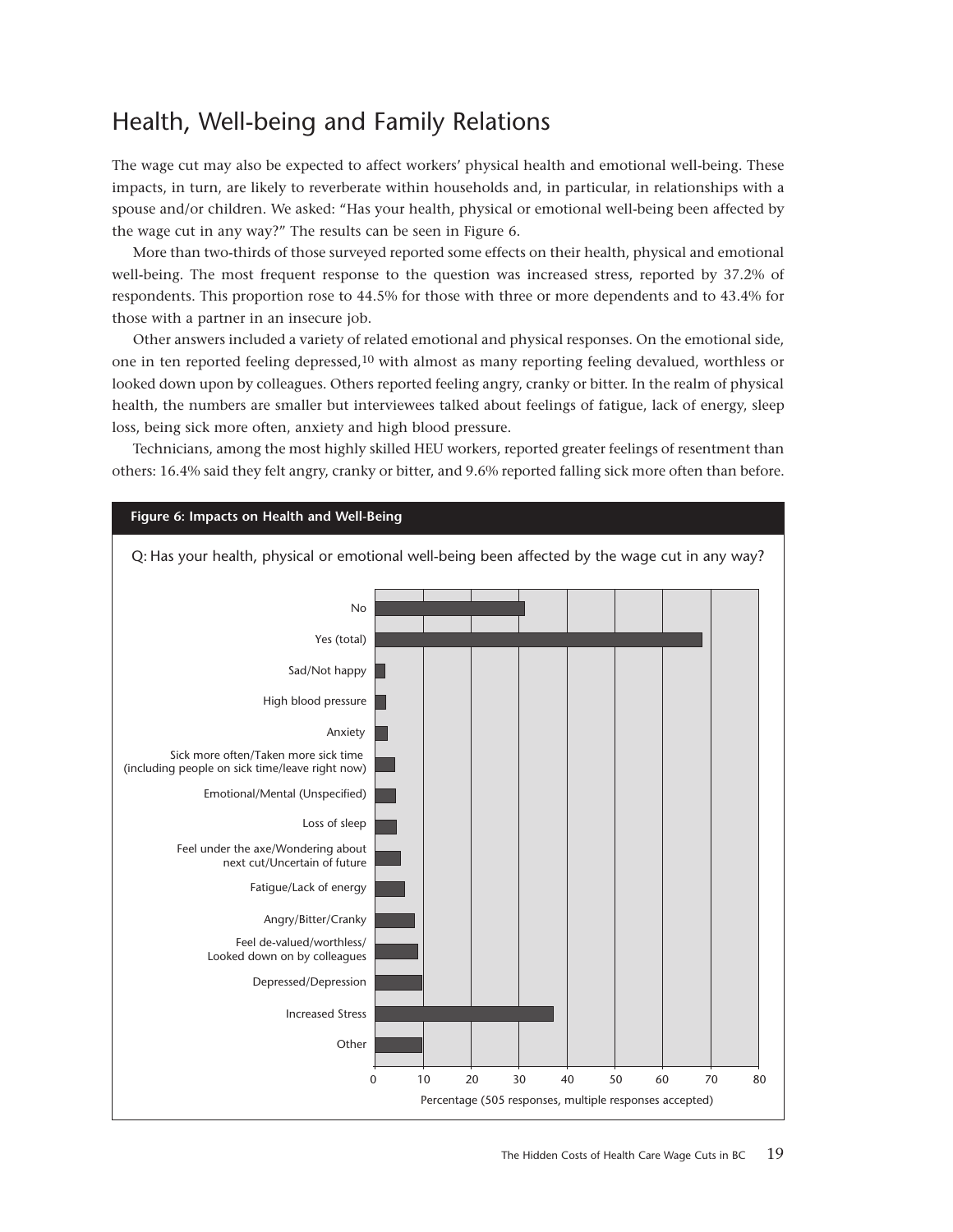The wage cut also had notable impacts on family relationships (Figure 7). We asked: "Has your relationship with your spouse and/or children been affected by the wage cut in any way?" More than twofifths (41.0%) reported that their family relationships had been affected by the wage cut. Almost one-fifth (19.4%) reported more friction/stress at home. This rose to 25.5% for those with three or more dependents and to 30.8% for those with partners in an insecure job.

Interestingly, income level had relatively little bearing on these responses, which suggests that the impacts of the wage cut went beyond money. Job security of a partner, however, was a contributing factor. One-quarter of those with partners in "somewhat secure" jobs reported more friction and stress at home, rising to 30.8% for those with partners in "not secure" jobs. Both categories were significantly greater than those with partners in "very secure" jobs (11.7%). Almost three-quarters (74.0%) of those with partners in "very secure" jobs reported no impact on family relationships compared with one-half (50.0%) in the "not secure" category.

For 15.0% of respondents, relationship pressures were related to finances: being less able to afford outings, activities and extras, and having to say "no" to their family. Some 6.9% reported having less time together as a family and that relationships were affected by their need to work longer hours to make up for the wage cut.

Finally, we asked about the impact on community and volunteer activities by the worker whose wage was cut. More than a third (35.2%) reported that the wage cut affected their ability to participate in community and volunteer activities. Those with more dependents and those with a partner in a "not secure" job were significantly more likely to report a negative impact. This suggests that, in some way, society at large also feels the impact of the wage cut.

Taken altogether, these findings indicate that the wage cut had major personal impacts, both in financial consequences and in individual and family well-being. And as we will see in the next section, these personal impacts also have important consequences for health care organizations and for the provision of public health care services.

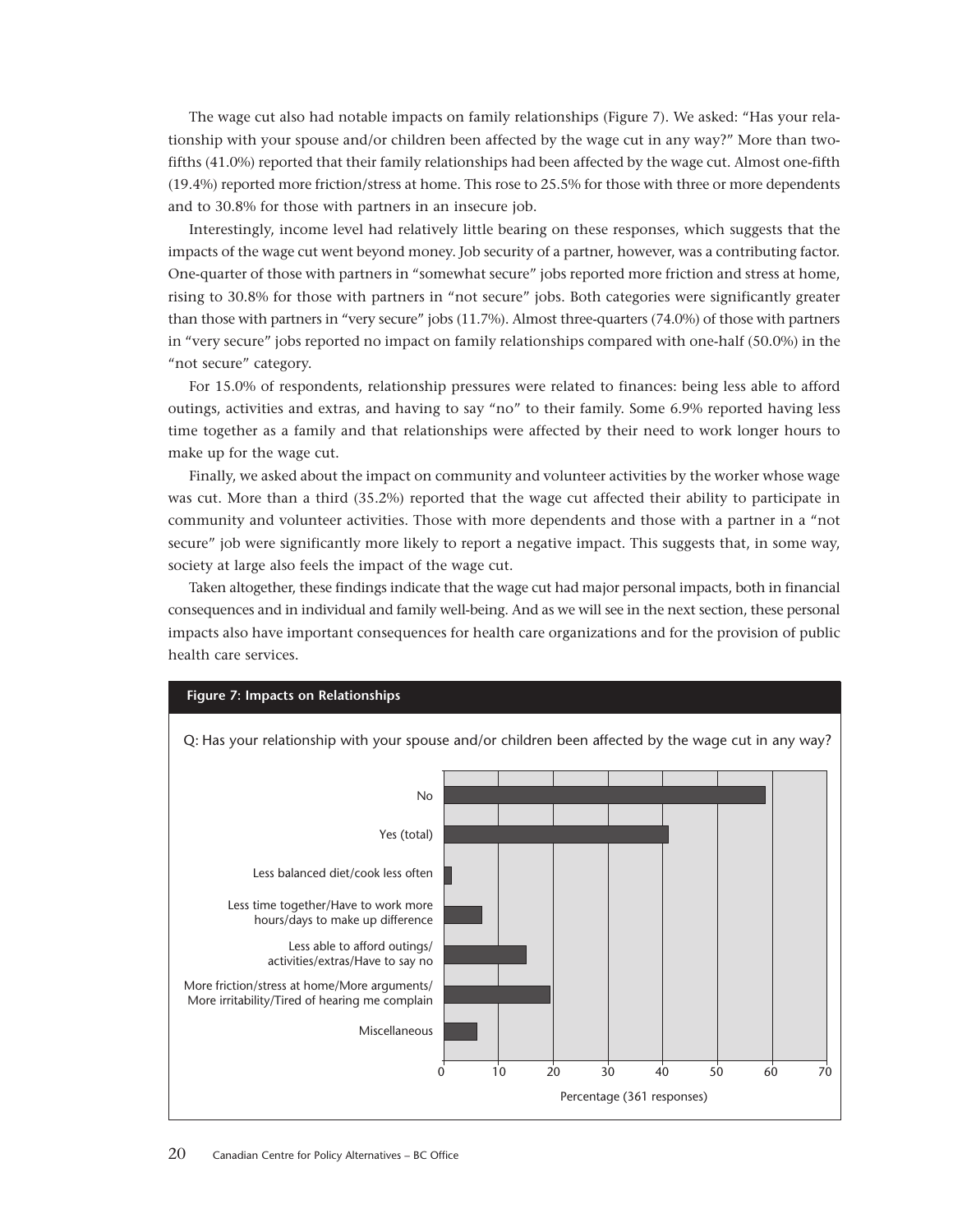# <span id="page-20-0"></span>Organizational Impacts of the Wage Cut

Two reports by the Auditor General of BC, in 2002 and 2005, note the importance of work environment to the achievement of government objectives. Drawing on research in the private sector that shows that healthy work environments lead to more satisfied customers and greater profits (and in the case of the public sector, to greater confidence in government by citizens), the Auditor General expressed concerns that a poor-quality work environment was affecting the quality of service received by British Columbians.

One point stressed by the Auditor General (2005:3) was the role of "engaged employees" who are:

*passionate about their organization and recommend it to potential clients and employees. They put in extra effort to ensure the success of their organization, and they have an intense desire to remain a member of that organization. Research shows that when organizations have engaged employees the result is increased client satisfaction and loyalty, which ultimately leads to better organizational performance.*

In a survey of public sector employees, the Auditor General found that many were only moderately engaged in their work and were not committed to staying. Although the survey looked at civil servants, the findings have clear applications to health care workers and the quality of service delivery.

At the intersection of psychology and business, a small but compelling management literature suggests that workers with higher measured feelings of well-being (or job satisfaction) are associated with higher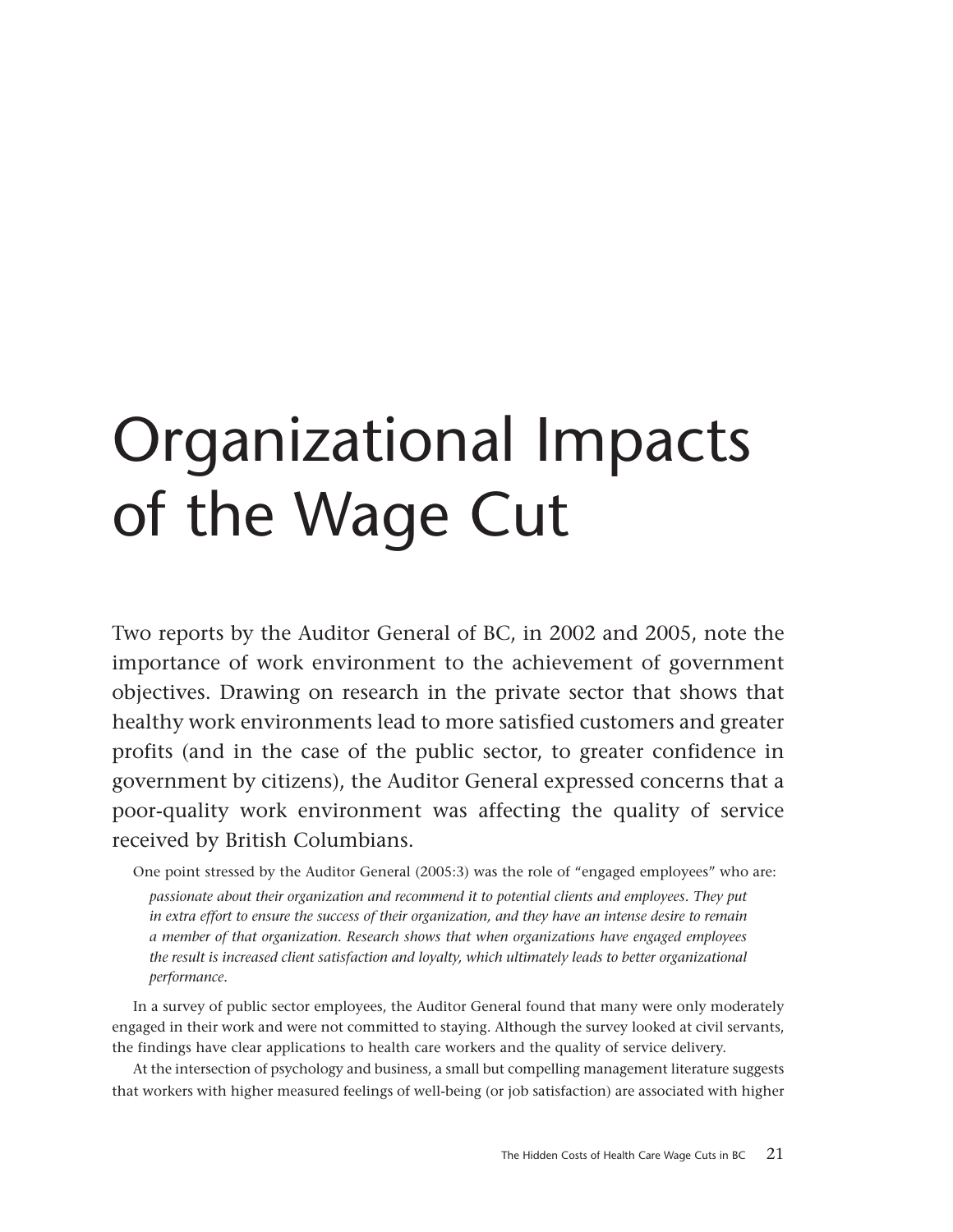levels of profit, greater customer satisfaction and loyalty, higher rates of employee retention and reduced absenteeism. At the opposite end of the spectrum, employees with depression may be cognitively impaired with regard to processing complex material and memory functions. Indeed, mental illnesses such as depression cost organizations (in the US) billions of dollars a year in lost productivity and insurance claims (Harter et al 2002, Keyes et al 2000, Lowe and Schellenberg 2001).

Employees' well-being and perceptions of job satisfaction are not to be taken lightly, given the connections to the organizational bottom line. Workers are attuned to issues of fairness and fair treatment that, if ignored, can have negative consequences for an organization. Compensation rates are about more than money: they also involve matters of respect and fairness. It is well-known that people dislike losses more than they like gains when it comes to pay. Thus, cuts in pay are potentially explosive to organizations.

A survey by Campbell and Kamlani (1997) of compensation professionals in US businesses provides some important empirical content for understanding the implications of a wage cut. Testing competing economic theories about the relationship between worker effort and wages, the authors found that businesses are generally averse to wage cuts based on fears about a decline in workers' effort, and that firms try to retain experienced workers and thus decrease the hiring and training costs associated with employee turnover.

One question in their survey of businesses is highly relevant to our study: "Suppose you were to cut wages by 10%. By approximately what percentage (if at all) would you expect workers' effort to fall as a result of this cut in wages?" The average scores ranged from a 15.4% decline in predicted effort for white collar jobs, to 19.4% for blue collar jobs and 22.7% for less skilled jobs. The survey's conclusions point to the significance of employee morale to profit-seeking companies and how morale is affected by perceptions of the fairness of wages in relation to past wages, wages of other workers (doing both similar and different jobs), and the firm's profitability.

A similar study by Bewley (1998), which interviewed a wide variety of management and labour specialists, concludes that businesses very rarely impose wage cuts, even in recessions (layoffs are the preferred option), because doing so hurts the morale of workers and increases turnover. Whereas good morale "fosters high productivity, low turnover, and a good company reputation," bad morale "affects turnover, because people try to leave a job they dislike and may quit to retaliate against the employer, even when the job market is bad and they will probably have difficulty finding work." Pay cuts, adds Bewley, "damage morale because adjustment to a sudden decline in living standards distracts, depresses, and antagonizes people and because pay cuts are resented as slights or insults."(p. 476)

Given this theoretical and empirical context, $11$  the findings of our survey have strong implications for productivity and quality of care in the health care system. To determine impacts in the workplace, we asked a number of questions about job satisfaction, organizational commitment and observed issues at work.

We asked: "Has your job satisfaction been affected by the wage cut in any way?" The question was open-ended. Almost 70% of respondents reported that their job satisfaction was negatively affected by the wage cut (Figure 8). Although only 14.5% said directly that their morale had declined, several related responses pointed to flagging morale. Technicians were generally more likely than other workers to report negative outcomes; they had significantly higher responses for "feel unappreciated" (26.0%) and "don't take pride in job anymore" (21.9%).

In the focus groups prior to the survey, this sentiment was captured by one worker:

*After job action, I was a totally different person. I used to love my job. I took pride in it and I used to do more than expected in my job description, but I won't do it anymore. I hate my job now and I don't want to be here. I'm angry. I'm mad at my employer. I'm mad at my union. I'm mad at everybody.*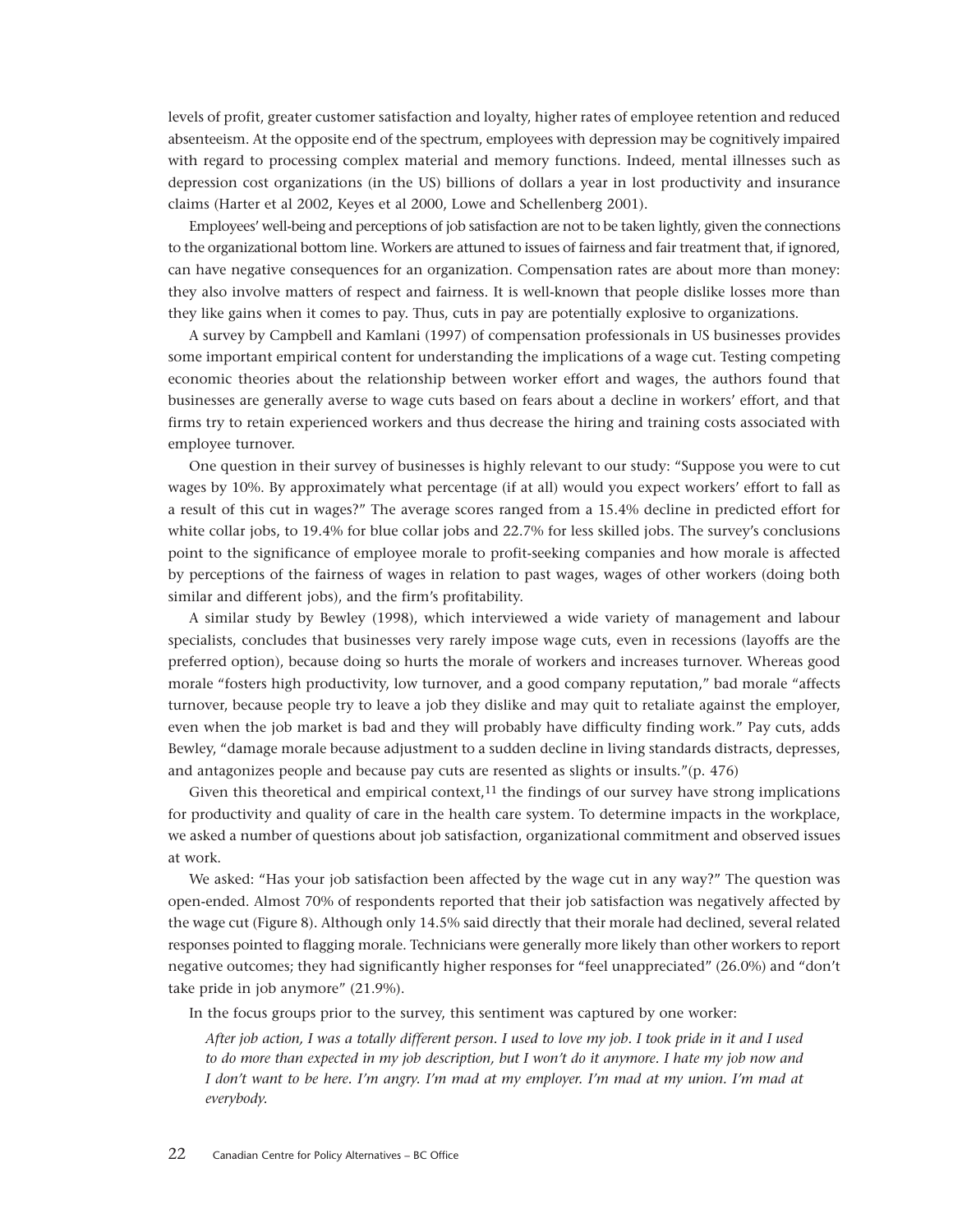Asked a follow-up question about whether the wage cut affected how workers feel about themselves at work, two-fifths reported being negatively affected. Most of these responses (29.3%) fell into the category of feeling unappreciated/unvalued/unimportant and that their contribution was not recognized. Among technicians, 42.5% reported this response. In smaller numbers but still important in the aggregate were responses such as "unmotivated/not worth doing/no point in excelling," "insecure/uncertain of future/may have to find other work" and "powerless/being used."

These responses add to previous findings about higher stress levels and, to a lesser extent, depression among interviewees. Overall, these negative descriptions of well-being and job satisfaction should raise a red flag for health care employers.

In an additional question, two-fifths of interviewees agreed that their commitment to the organization had been affected by the wage cut. The most common response was that workers were unwilling to go the extra mile or work overtime and that they just put in their hours and leave.12 A significantly higher percentage of technicians said the same. On the issue of commitment, a significantly higher proportion of women (61.7%) said no (i.e. their commitment was not affected) compared with men (47.8%).

It is well-known that people dislike losses more than they like gains when it comes to pay. Thus, cuts in pay are potentially explosive to organizations.

Workers also reported a decline in the perceived quality of care for patients. Some 44.0% responded that quality of care had been affected in some way (Figure 9). Responses were spread across four broad categories: pressures in their own jobs (less time, always in a rush, always running behind); perceptions of observable service quality (facility was less clean, housekeeping was slow to respond, service had gone down, fewer housekeepers); issues related to worker morale (less enthusiastic, low morale, less personal

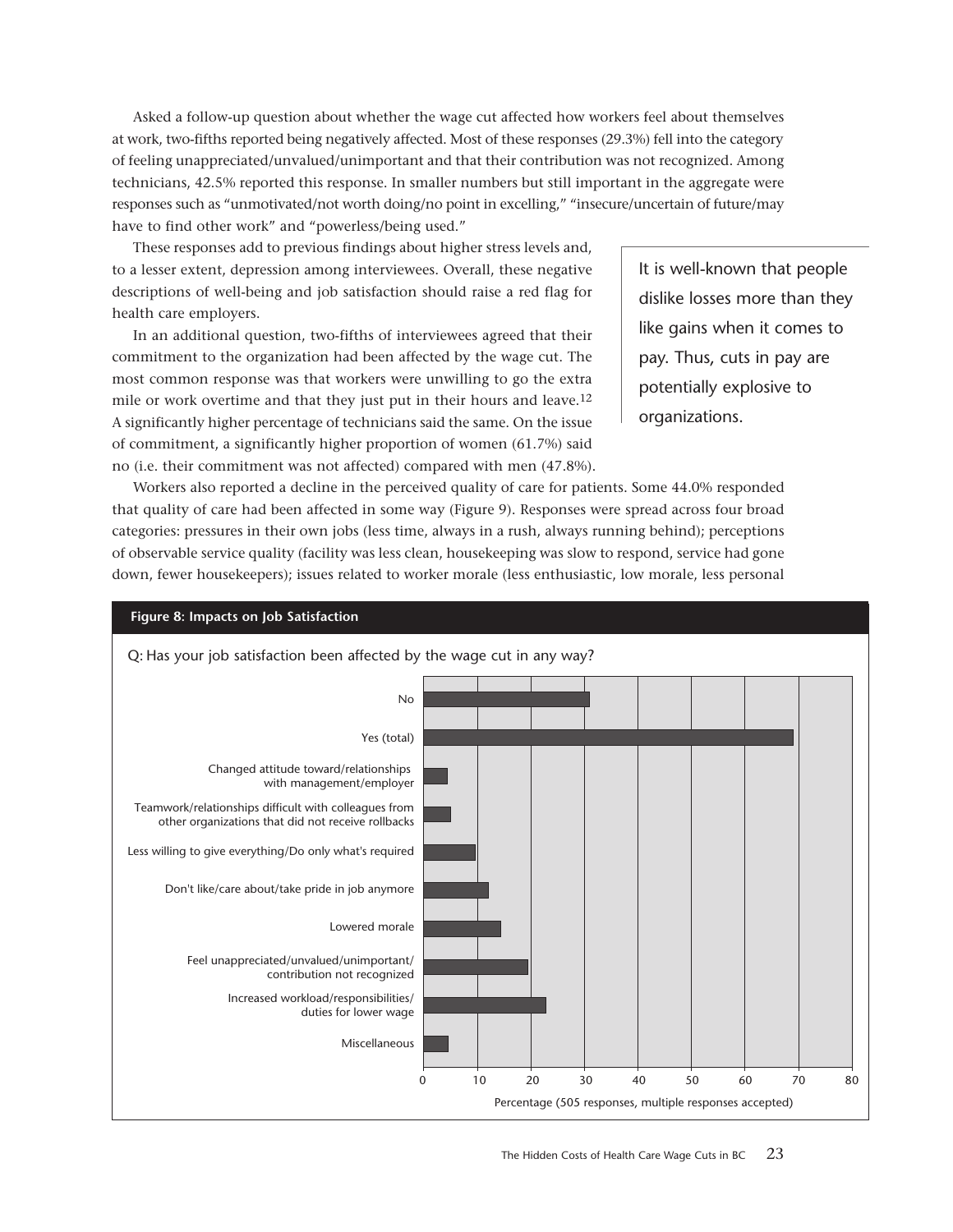involvement); and declining quality of food and food services, and rising prices. About half of these responses suggest problems related to contracted-out work (rather than the wage cut for HEU workers).

Moreover, since the wage cut many workers observed increased frictions between workers, increased absenteeism, decreased productivity, and increased staff turnover, with a smaller but still important number seeing increased theft of supplies and sabotage (Figure 10). These findings point to unfortunate organizational consequences of the wage cut.

As the literature points out, increased turnover can be a major cost of a wage cut. In our survey this factor was difficult to pin down precisely. In addition to reports of increased turnover, we asked whether workers had themselves considered leaving due to the wage cut. Just under half (47.5%) said they had considered leaving (this figure, by definition, excludes those who have already left). Thus, even among workers who remain, significant employee retention issues may be emerging.

The challenge is exacerbated for more skilled workers. As mentioned above, technicians felt a higher degree of job dissatisfaction. When asked if they considered leaving as a result of the wage cut, 63.0% of technicians said yes.

Recruitment and retention impacts are extremely important, particularly in the case of skilled tradespeople who have the option to perform similar work at higher pay in the private sector. We did not have a large enough sample to break out the responses of skilled tradespeople, but this group is in great demand due to the province's construction boom. A recent letter to the editor of the *Vancouver Sun* from a carpenter/locksmith at Lions Gate Hospital is notable:

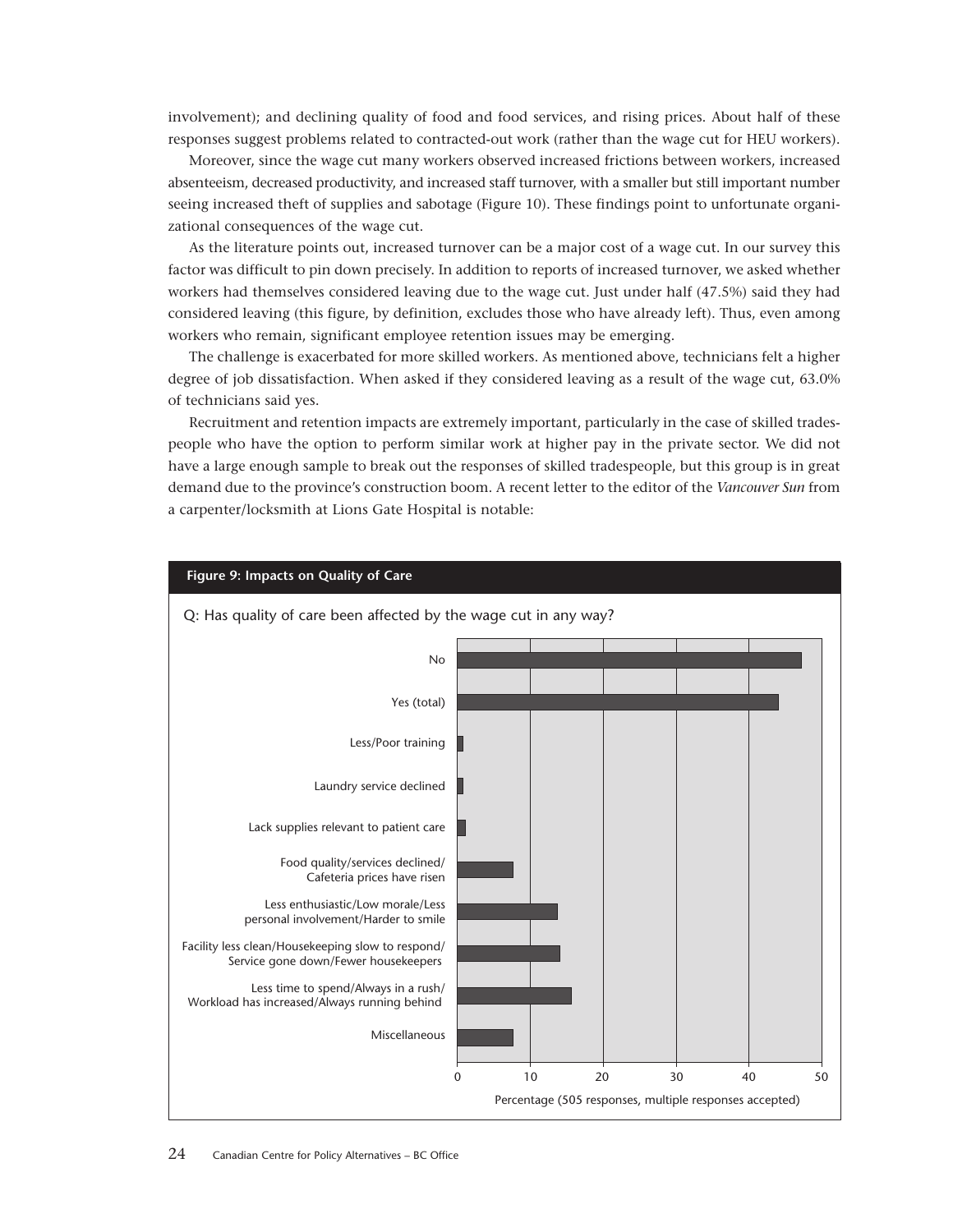*During the last few months, one-third of my co-workers have resigned. Most of them are trades with one or more tickets. Since the legislature passed Bill 37, our wages have been slashed to 1980s rates. Most of these trades were hired because they were the best of the best, the type that you would want to look after our hospitals. Now, no one is applying for vacant positions and our hospitals are becoming dangerous, to staff, patients and to the public. Unless you have had a tour of the plumbing, electrical, gas, alarms, power plant, etc., you would have no idea how hard it is to keep a hospital running safely.* (Hodgson 2005)

Recruitment is a growing issue not only in highly specialized trades and technical areas, but also among care aides (resident care attendants). Care aides are front-line care workers with seven months of training;

they provide the majority of personal care to seniors and people with disabilities in long-term care facilities, peoples' homes, and more recently in acute care hospitals. They are the core of HEU's membership.

In early 2005, the HEU conducted a survey with college instructors of the Resident Care Attendant program, asking them if the wage cut had a negative impact on course enrollment (see Appendix B). Four out of five Lower Mainland colleges responded, and all reported that student recruitment had been significantly more difficult in the last year than in previous years due to uncertainties and turmoil in health care. Three out of four stated specifically that the wage cut had a negative impact on

Since the wage cut many workers observed increased frictions between workers, increased absenteeism, decreased productivity, and increased staff turnover.

recruitment. All four colleges reported a continuing and strong demand for their graduates, although some jobs, particularly in private long-term care, now only paid \$10 to \$12 per hour.

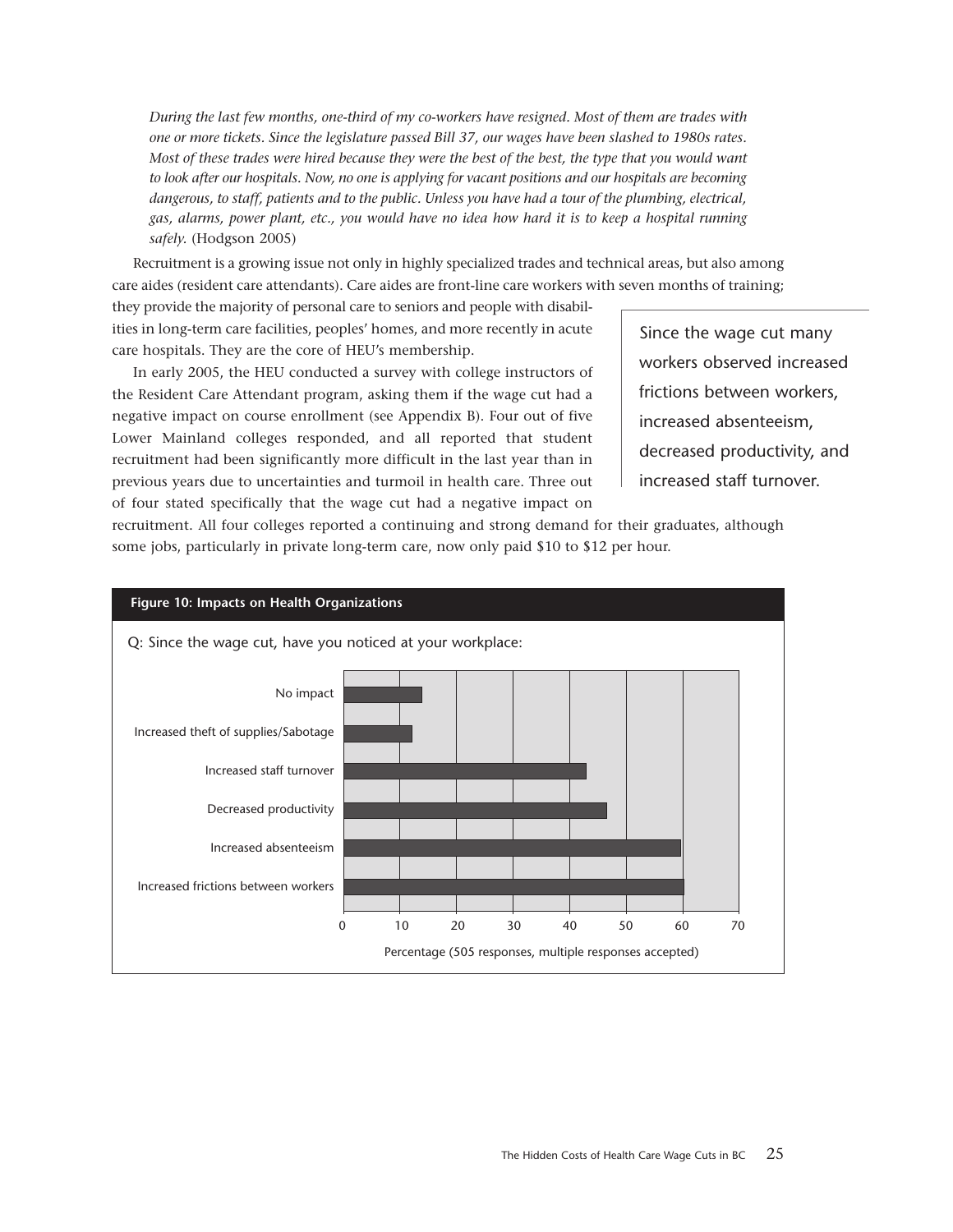# <span id="page-25-0"></span>Conclusion

### The effects of a wage cut can be multifaceted, and our survey of HEU workers, six months after the wage cut, found a variety of impacts.

First, the wage cut financially affected a large proportion of respondents and their households. This was particularly true in households with more dependents and where a spouse had insecure employment. The wage cut affected household consumption patterns, with a large proportion of interviewees reporting cancelled or deferred expenditures. In most cases, these were discretionary expenditures such as entertainment and eating out, but there were also cases involving housing and/or mortgages.

Second, the survey found a general increase in work hours in response to the wage cut. This took many forms: a large increase in overtime and casual shifts; working additional jobs both in health care and outside of health care; and, an increase in work hours by a spouse and/or child. If these increased work hours are paid at overtime rates, and are accompanied by a more stressed and less productive workforce, the government's goal of cost savings may be thwarted.

Third, the wage cut had a notable impact on the well-being of workers. Higher levels of stress were the most common consequence, but other emotional and physical responses were also apparent. Technical workers reported the greatest negative effects, despite their higher wages (perhaps *because* they have higher wages and more marketable skills).

Fourth, due to a combination of the above, family relationships were adversely affected. More friction and stress in the household were the most common responses, with no significant differences based on income level. Participation in community and volunteer activities was also negatively affected.

Fifth, these interconnected issues have contributed to lower morale in the workplace. Both the empirical literature and our survey point to negative organizational consequences of a wage cut, in terms of higher turnover rates, greater absenteeism, decreased productivity and greater friction among workers. Although our survey covers only those workers who stayed in their job after the wage cut, there is a high risk of many workers quitting in the future. In addition, early results suggest that recruitment problems are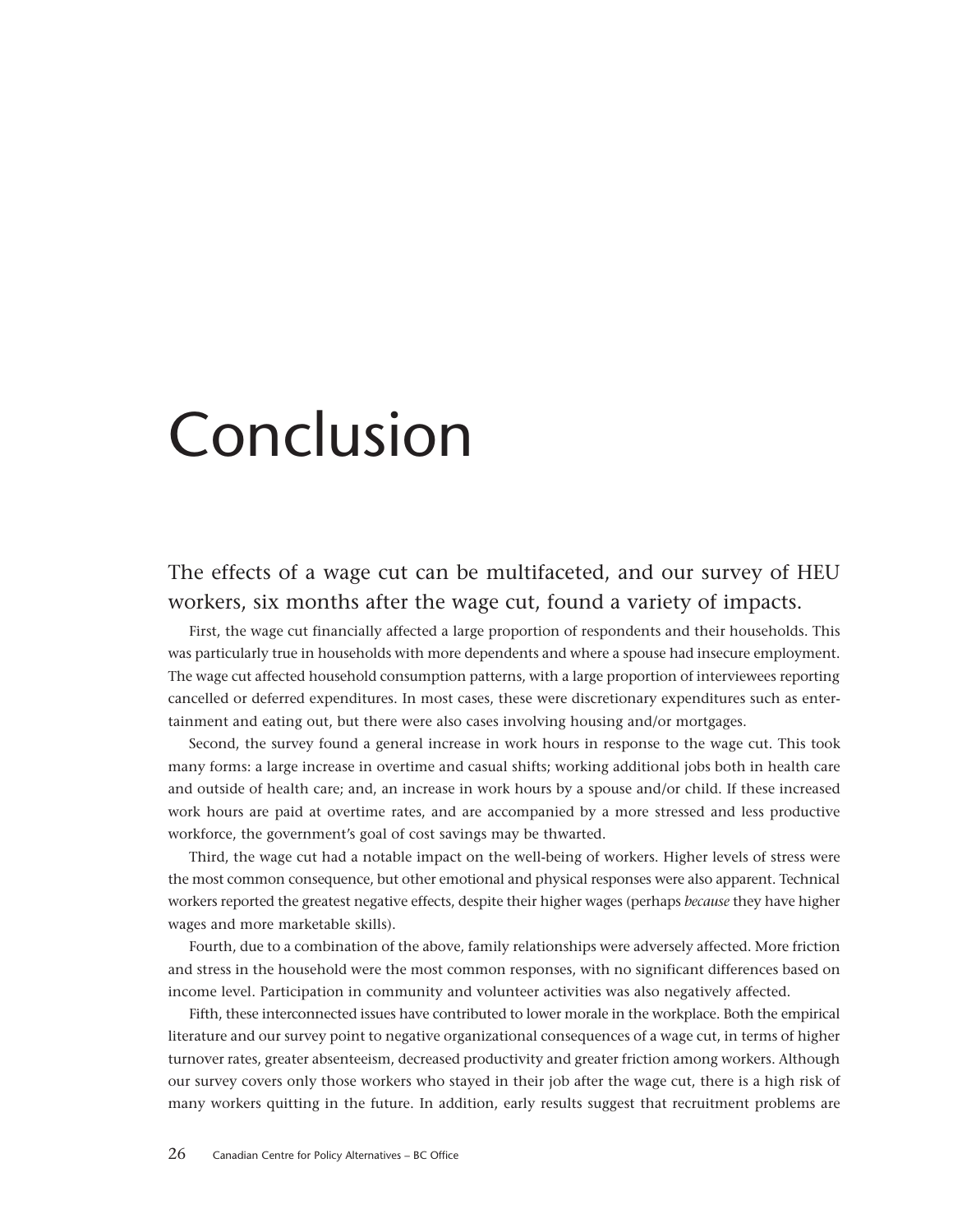arising for positions where education and training are essential, due to low pay and uncertainties in the health care system.

Although our survey does not lend itself to definitive conclusions, this research does raise concerns about how the wage cut and related policies such as contracting out will affect the quality of service in the health care system. We recommend that the Auditor General of BC do follow-up research to assess the impact of these policies. Workplace surveys and a review of administrative data can be used to determine productivity impacts and costs to health care organizations in areas such as hiring, training and absenteeism. Our concern is that the government chose a policy of wage cuts with the intention of saving \$200 million, but will achieve no such savings when productivity factors are considered.

It is striking that a government so focused on improving the business climate and seeking advice from businesses nevertheless threw aside business wisdom when the wages of workers are concerned. The wage cut was enforced in the context of a growing health care budget and pay increases for physicians and nurses. For health support service workers, the abandonment of collective bargaining and the imposition of a wage cut was an insult. The government may have launched a boomerang that will come back to hurt organizational performance and quality of care.

A key policy recommendation arising from this study is to avoid wage cuts in the future. When public finances are tight, workers may be willing to accept a real wage cut in the form of zero-per-cent nominal

increases in the presence of inflation. But nominal wage cuts may bring consequences to organizations that cancel any intended cost savings. Trust in an employer and high levels of morale take a long time to build among workers, but can be swept away in an instant. Treating workers with respect and providing them with decent pay is a better route to an improved workplace.

More fundamentally, this episode in public policy needs to be cast in a broader perspective of rising inequality. British Columbians experienced an increase in income inequality in the 1990s, largely due to increases in market incomes at the top and declines at the bottom (Lee 2004). In the health care system, the already higher paid professional occupations received wage increases, and so the question arises: Why are we willing to cut the wages of workers at the low end of the income ladder, many of whom are among the most vulnerable and marginal workers in the province?

This episode in public policy needs to be cast in a broader perspective of rising inequality. Why are we willing to cut the wages of workers at the low end of the income ladder, many of whom are among the most vulnerable and marginal workers in the province?

A few months after the HEU strike, the provincial government issued a press release boasting that BC leads the country in the proportion of workers making \$16 per hour or more, an acknowledgement that it takes such a wage to raise a family in an expensive province like BC. Yet the same government used a legislated wage cut to push a large number of HEU workers with earnings above that wage to earnings below it.

As a society, the tax and transfer mechanisms of government can only go so far in combating inequality. The labour market must do more of the heavy lifting. Rising minimum wages is one pillar of ensuring fairer outcomes. We need to respect the processes of collective bargaining and provisions that enable unions to be certified. The public sector can also contribute by paying higher wages that pull up wages in the private sector. Rolling back public sector wages in response to low private sector wages is precisely the wrong move.

As our research demonstrates, it is ill advised to treat workers as cogs in the wheel of health care. A wage cut simply cannot be imposed on workers by brute force with the expectation that everything else will stay unchanged. Fairness should be as much a consideration as hard-nosed budget decisions.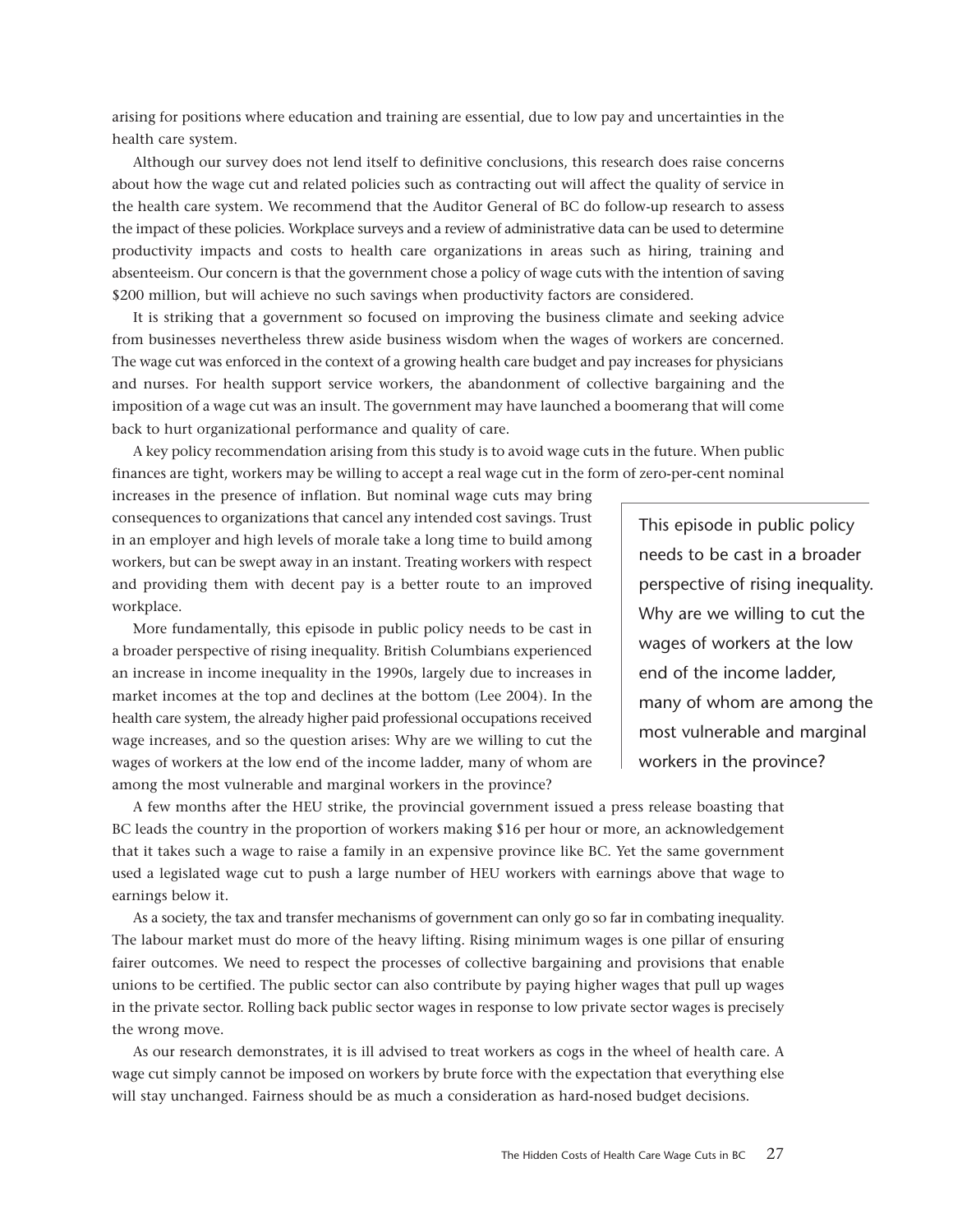## Appendix A: Survey Questions

### **A. EMPLOYMENT SITUATION**

A1. First of all, are you currently working full-time, in the Lower Mainland, in the health care field, which includes group homes, mental health and adult day care facilities?

<span id="page-27-0"></span>Yes

No ‡ TALLY AND END INTERVIEW

A2. For how long have you been an HEU member?

\_\_\_\_\_\_ years months (if less than 1 year)

A3. Thinking about your regular full-time job, in what area(s) of healthcare, or type of facility, do you currently work? READ LIST OF NECESSARY. ACCEPT MULTIPLE RESPONSE

> Acute care hospital Non-profit / public-funded long-term care For-profit long-term care Mental health group home Community services Rehab hospital / facility Cancer clinic OTHER (SPECIFY) \_\_\_\_\_\_\_\_\_\_

A4. And what kind of work do you do in your regular full-time job?

Patient / resident / client care ‡ SPECIFY

LPN (specify): LPN working on an in-patient unit in acute-care hospital LPN Other Other patient / resident /client care

- Laundry Dietary Maintenance Housekeeping Trades Clerical Technician / Technologist Supplies distribution OTHER (SPECIFY) \_\_\_\_\_\_\_\_\_\_
- A5. In a typical week, do you work additional hours in your own job by taking on overtime or casual shifts? IF YES: Approximately how many additional hours do you work in a typical week?
- A6. In addition to you regular full-time job, do you work at one or more other jobs in healthcare as an HEU member?

Yes: One other job More than one other job #\_\_\_\_ additional jobs as an HEU member No, no other jobs

A7. IF MORE THAN ONE JOB IN A7: In total, how many hours per week do you spend at your other jobs in healthcare?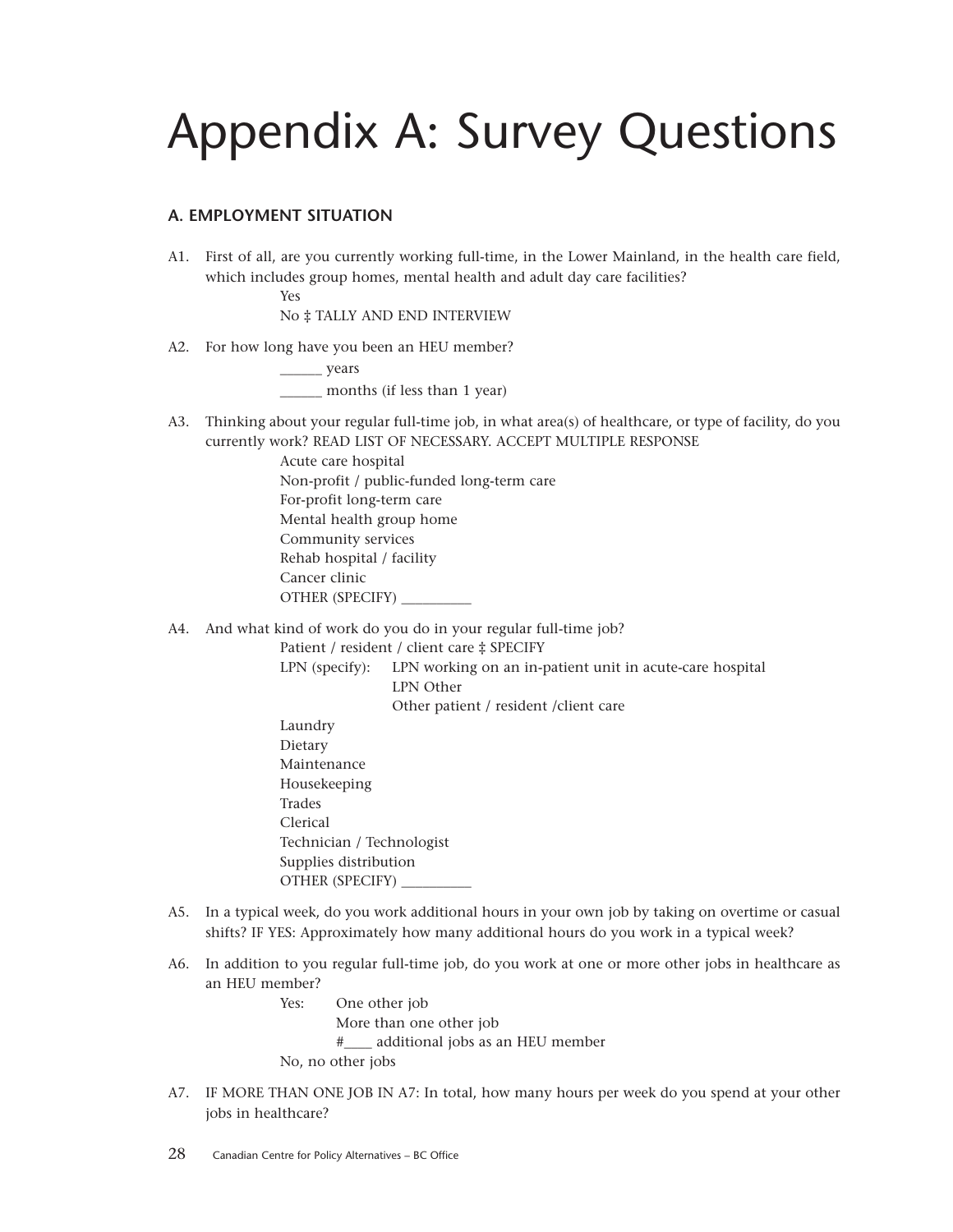A8. Do you have any paying jobs outside of healthcare?

Yes

No

- A9. IF YES IN A8: In total, how many hours per week to you spend at your paying jobs outside of healthcare?
- A6. REGULAR HEALTHCARE JOB \_\_\_\_\_\_\_ HOURS/WK A8. OTHER HEALTHCARE JOBS: HOURS/WK A10. OTHER JOBS OUTSIDE HEALTHCARE: HOURS/WK DP DERIVE TOTAL HOURS WORKED: \_\_\_\_\_\_\_ TOTAL HOURS/WK

### **B. HOUSEHOLD COMPOSITION**

B1. Including yourself, how many adults live in your household?

\_\_\_\_\_\_ adults

IF ONE ADULT, SKIP TO QB3

- B2. How many, if any, of these adults are considered dependents, that is you support them financially? \_\_\_\_\_\_ adults
- B3. And how many dependent children live in your household? \_\_\_\_\_\_ dependent children
- B4. Outside of your household, how many other adults and children do you support or assist financially? [MAY INCLUDE CHILDREN OR SPOUSE FROM PAST RELATIONSHIP, PARENTS, ADULT CHILDREN AT SCHOOL]

\_\_\_\_\_\_ adults \_\_\_\_\_\_ children

IF ONE ADULT IN HOUSEHOLD, CODE AS SINGLE, AND SKIP TO NEXT SECTION.

B5. Are you…

Attached and living with someone (including married or equivalent) Single (including divorced and widowed) IF SINGLE SKIP TO SKIP TO NEXT SECTION.

- B6. IF ATTACHED: Is your partner employed? Yes, full-time, the full year
	- Yes, full-time, seasonal Yes, part-time, the full year Yes, part-time, seasonal No
- B7. Thinking now about your partner's current employment situation, how secure would you say this job is?
	- Very secure Somewhat secure Not too secure Not at all secure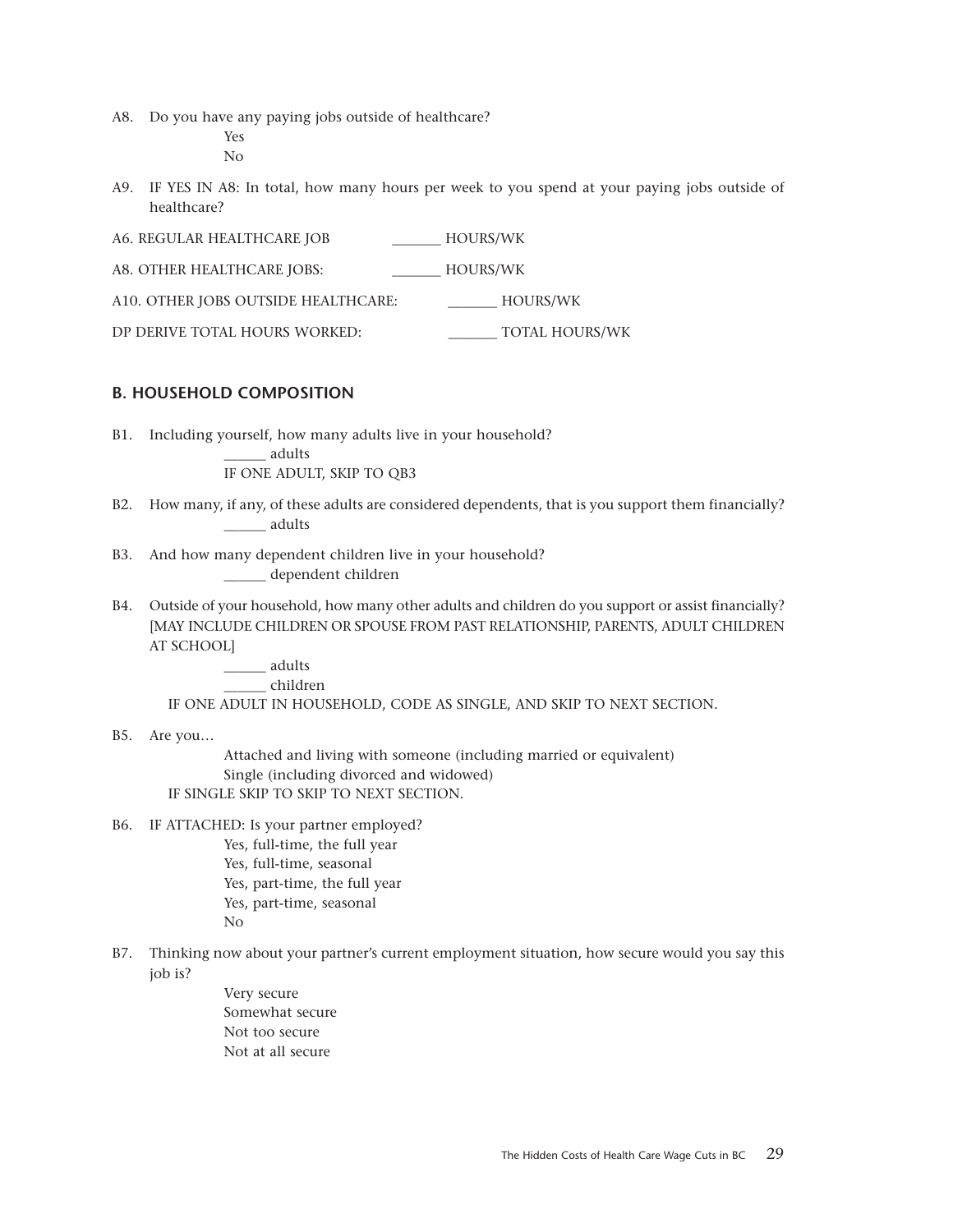### **C. IMPACT OF WAGE CUT**

We are interested in the impacts, if any, of the recent wage cuts on your personal as well as work life.

- C1. First of all, how have you adjusted financially to the decrease in wages? DO NOT READ LIST WORKING LONGER HOURS REDUCED/DEFERRED PERSONAL EXPENDITURES HIGHER PERSONAL DEBT REDUCED PERSONAL SAVINGS (RRSPS, RESPS, ETC) OTHER: SPECIFY
- C2. IF NOT MENTIONED IN C1: Have you reduced or cancelled any expenditures in your household? Yes No
- C3 IF YES: What expenditures have been reduced or cancelled in your household? DO NOT READ LIST

MORTGAGE/HOUSING PROBE: Please describe the changes made. CAR/CAR PAYMENTS PROBE: Please describe the changes made. CABLE/INTERNET/OTHER UTILITIES EATING OUT/ENTERTAINMENT VACATION/FAMILY OUTINGS FINANCIAL SUPPORT OF EXTENDED FAMILY (E.G. PARENTS OR CHILDREN IN ANOTHER COUNTRY) EDUCATIONAL SUPPORT OF CHILDREN OTHER: SPECIFY

- C4. Has your health, physical or emotional well-being been affected by the wage cut in any way? IF YES: In what ways? PROBE: Any other ways? PROBE FULLY
- C5. IF ATTACHED AND/OR HAVE CHILDREN IN SECTION B ASK: Has your relationship with your spouse and/or children been affected by the wage cut in any way? IF YES: In what ways? PROBE: Any other ways? PROBE FULLY (*Possible codes: more friction at home, marital breakdown, less time together, less able to afford family outings recreational activities*)
- C6a. IF ATTACHED AND/OR HAVE CHILDREN IN SECTION B ASK: As a result of the wage roll back, is your spouse and/or children working more hours?

| <b>Yes SPECIFY:</b> | Spouse |
|---------------------|--------|
|                     | Child  |
|                     | Both   |
|                     |        |

No

- Q6b. Were there any other impacts on family members? (*Possible codes: problems for kids at school, less possible to participate in sporting/community activities, school outings, etc)*
- Q6c. Has the wage cut had an impact on your ability to participate in community/volunteer activities?
- C7a. Has your job satisfaction been affected by the wage cut in any way? IF YES: In what ways? PROBE: Any other ways? PROBE FULLY
- C7b. Did the wage cuts have any impact on how you feel about yourself when at work? IF YES: In what ways? PROBE: Any other ways? PROBE FULLY *(Possible codes: loss of self esteem and feeling humiliated, less valued, and disrespected)*
- C8. Has your commitment to your organization been affected by the wage cut in any way? IF YES: In what ways? PROBE: Any other ways? PROBE FULLY (*Possible codes: unwilling to go the extra mile)*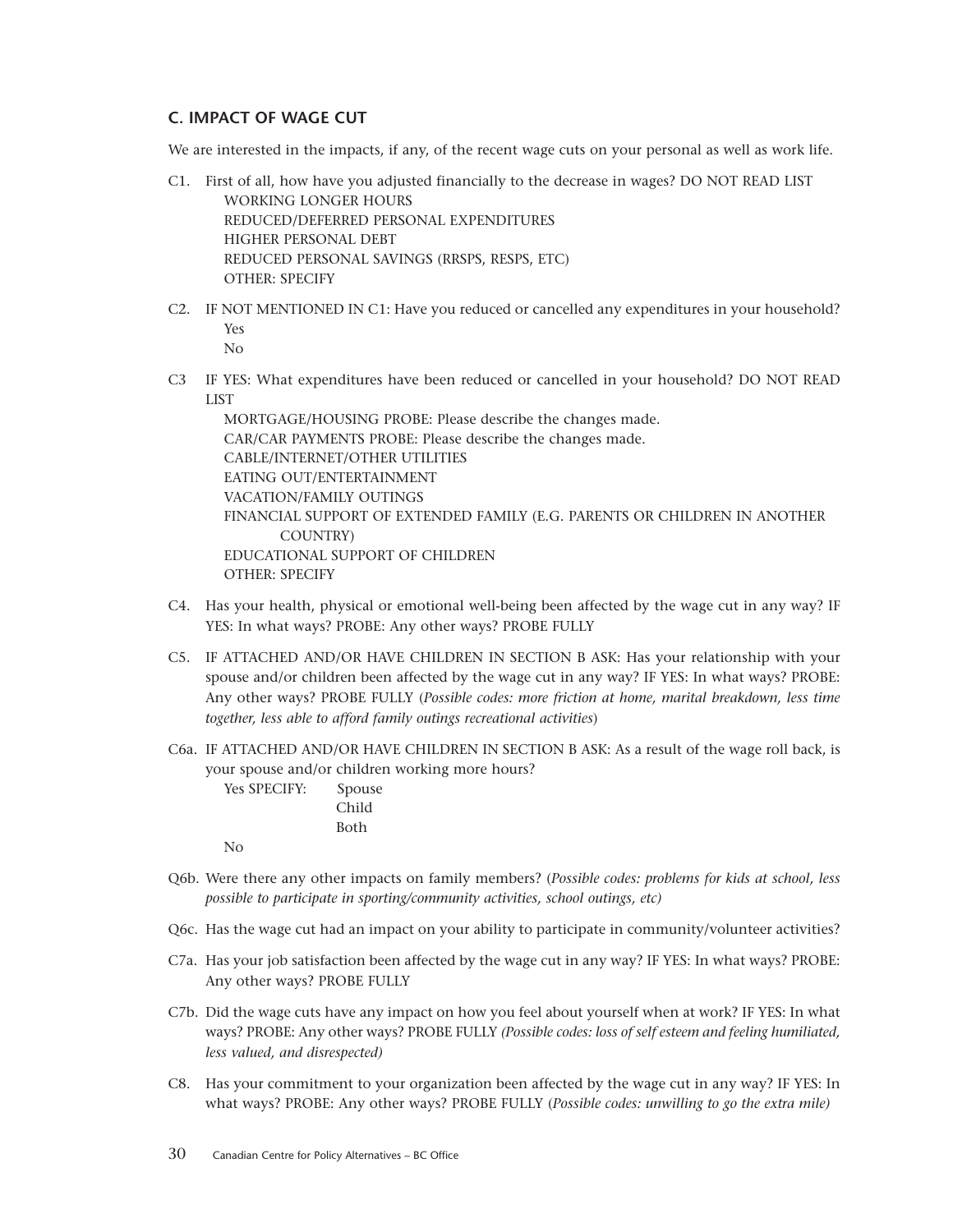- C9. Has the quality of care for patients been affected by the wage cut in any way? IF YES: In what ways? PROBE: Any other ways? PROBE FULLY
- C10. Since the wage cut, have you noticed at your workplace: Increased absenteeism

Increased theft of supplies/sabotage Decreased productivity Increased frictions between workers Increased staff turnover

C12. Have you considered leaving the field of health care as a result of the wage cut? Yes No

### **D. DEMOGRAPHIC DATA**

As we near the end of the survey, we have just a few final questions to help us understand the results.

D1. Do you own or rent your home?

Own Rent

D2. IF OWN: Do you have a mortgage on this home?

Yes No

D3. Is your annual personal income before taxes less than \$40,000 per year or \$40,000 or more? Less than \$40,000

Less than \$20,000

\$20,000 to less than \$30,000 \$30,000 to less than \$40,000 \$40,000 or more \$40,000 to less than \$50,000 \$50,000 to less than \$60,000 \$60,000 or more

D4. IF MORE THAN ONE ADULT IN HOUSEHOLD: Is your annual household income before taxes less than \$50,000 per year or \$50,000 or more?

#### Less than \$50,000

Less than \$20,000 \$20,000 to less than \$30,000 \$30,000 to less than \$40,000 \$40,000 to less than \$50,000

### \$50,000 or more

\$50,000 to less than \$60,000 \$60,000 to less than \$70,000 \$70,000 to less than \$80,000 \$80,000 or more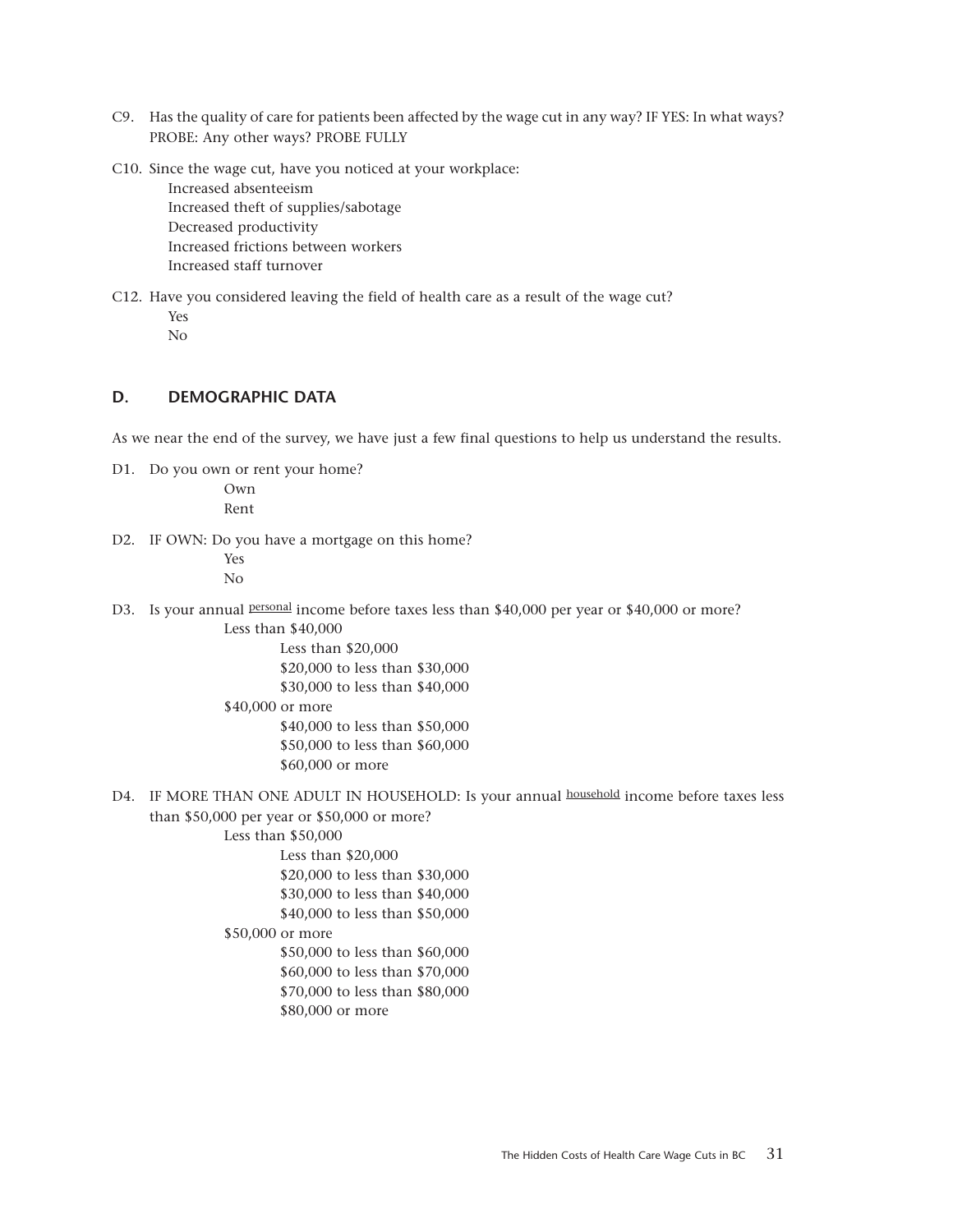D5. Into which of the following broad age categories may I place you?

<span id="page-31-0"></span>Under 45 years ‡ Is that… Under 24 years 25 to 34 years 35 to 39 years 40 to 44 years REFUSED WITHIN CATEGORY 45 years or better ‡ Is that… 45 to 49 years 50 to 54 years 55 to 64 years 65 years or better REFUSED WITHIN CATEGORY

D6. Please tell me which of the following types of education you have completed. Less than high school Completed high school College / vocational / technical course(s): 1-3 months full-time or equivalent 4-6 months full-time or equivalent 7-12 months full-time or equivalent (including LPN diploma) 2-3 year College / vocational / technical diploma Some university Completed university degree Post-graduate

- D7. Were you born outside of Canada?
- D8. Do you identify as a visible minority?
- D9. GENDER (BY OBSERVATION) MALE

### FEMALE

## Appendix B: Recruitment and Retention of Care Aides

Sent: Friday, January 21, 2005

Responses: From 4 out of 5 Colleges in the Lower Mainland

THE QUESTIONS:

- 1. Can you describe how the wage reductions for the Resident Care Attendants have affected your college RCA training program?
- 2. Please indicate specifically if, in your view, the wage reduction has had an impact on student recruitment, student attrition rates, practicum placements and/or students' morale.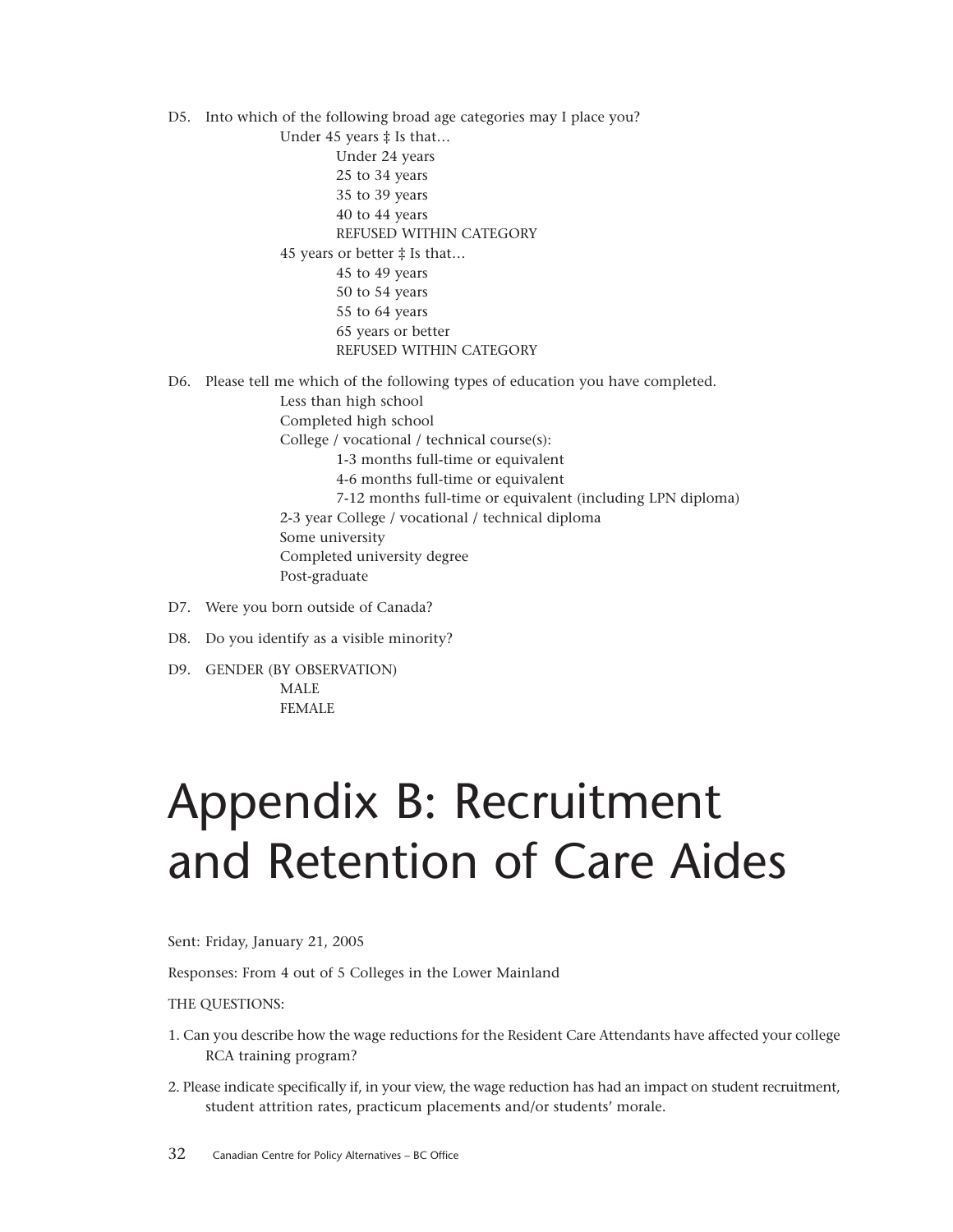# <span id="page-32-0"></span>Notes

- 1 Technically, the strike was illegal only after the government passed legislation that imposed the new collective agreement. Reporting for the *Vancouver Sun*, Beatty (2004) summarizes the results of a McIntyre and Mustel poll taken a few days after the end of the strike: "Only 30% of British Columbians say they back the government's position in the week-long dispute that precipitated labour disruptions across the province, while 57% back the hospital support workers' position. But endorsements for either side are hard to come by. In a poll released Wednesday, 65% of British Columbians disagree with the BC Liberal government's handling of the dispute, while about 51% of respondents also disagreed with the way the Hospital Employees' Union handled the dispute."
- 2 *The Health and Social Service Delivery Improvement Act*, January 28, 2002.
- 3 This legislation was primarily used against the unions representing non-professional direct care and support staff (primarily HEU but also the BC Government and Service Employees' Union) and not the unions representing professional nurses and para-medical professionals.
- 4 This was stipulated in the "Performance Agreement" for April 2002 to March 2003, prepared by the Ministry of Health Services. Information costs were excluded.
- 5 Part of the 15% wage cut was a 4% increase in required hours of work per week.
- 6 Some caution is merited here, as not all respondents answered the income questions. Out of 505 interviews, 338 people answered the household income question and 464 answered the personal income question.
- 7 In response to lower wages, workers may compensate by choosing to work longer hours. However, because they are being paid less, they also have an incentive to work fewer hours. These income effects and substitution effects move in opposite directions and thus produce ambiguous predictions of the impact.
- 8 Unfortunately, we do not have data that tell us how much expenditures dropped relative to income.
- 9 Those with three or more dependents did not have significantly different results from those with no dependents, perhaps because the latter group eats out less to begin with.
- 10 Population health surveys for Canada find that youth and women have a higher prevalence of depression. For Canadian women aged 45-64 (in our sample, 59.4% are older than 45 and 77.8% older than 40), about 4-6% will have experienced depression in the previous 12 months, depending on the year surveyed (Statistics Canada 1999).
- <sup>11</sup> The idea that nominal wage cuts have a more profound effect on workers than real wage cuts (for example, no change in nominal wages but eroded real wages due to inflation) goes back to John Maynard Keynes. See also a review article by Howitt (2002) that addresses the challenges to economics posed by Bewley's research and cites studies with similar conclusions from other parts of the world.
- 12 These workers are apparently not the ones who report working longer hours.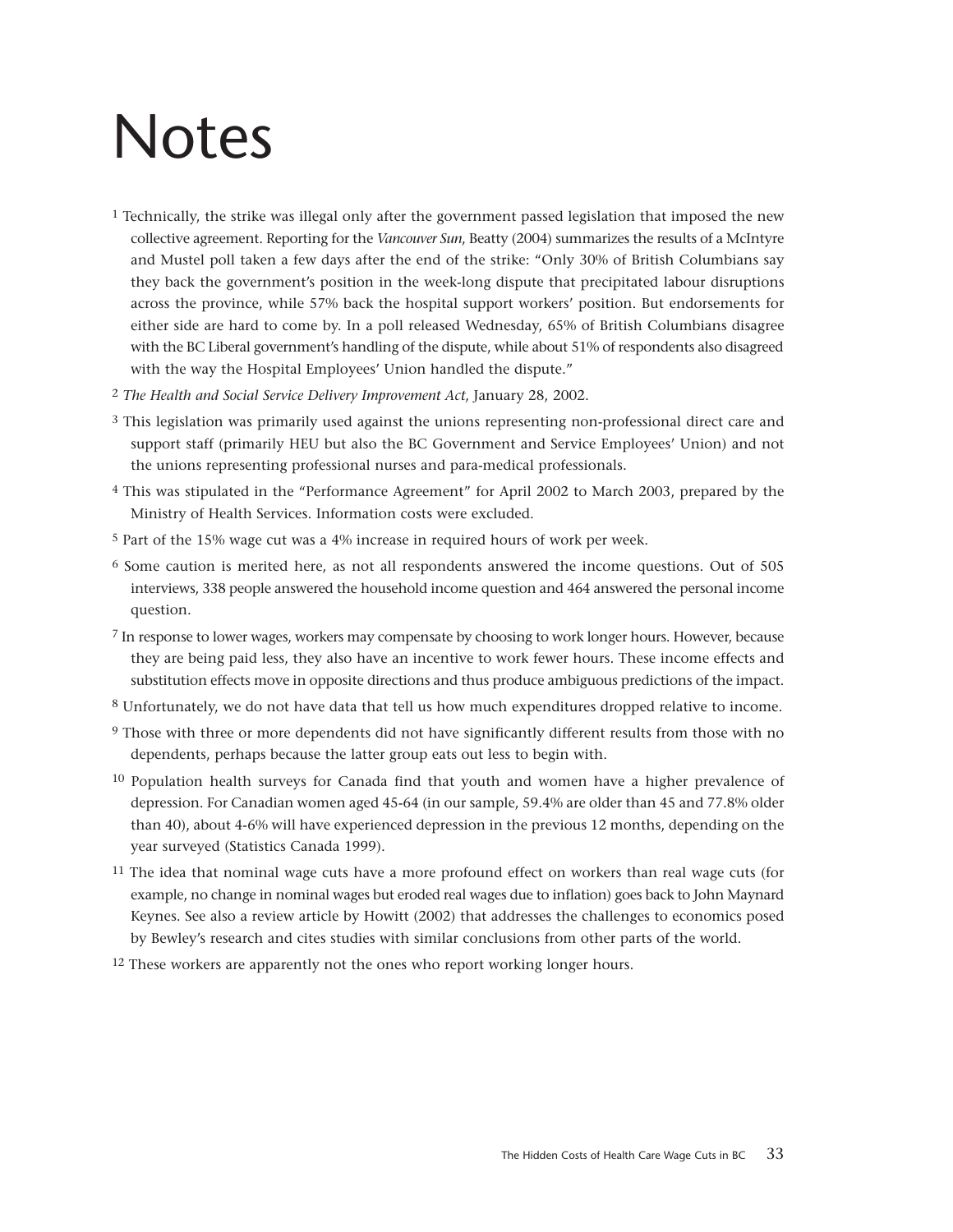# <span id="page-33-0"></span>References

Auditor General of British Columbia. 2005. *Building a Strong Public Service: Reassessing the Quality of the Work Environment in British Columbia's Public Service*. 2004/05: Report 10. February.

\_\_\_\_\_\_\_\_\_\_. 2002. *Building a Strong Work Environment in British Columbia's Public Service: A Key to Delivering Quality Service*. 2002/03: Report 1, April.

- Beatty, Jim. 2004. "Victoria's Handling of Health Dispute gets Little Support" in *The Vancouver Sun*, May 6, 2004, A3.
- Bewley, Truman. 1998. "Why not cut pay?" in *European Economic Review*, 42, 459-90, Alfred Marshall Lecture.
- Browning, Martin. 1998. *Income and Living Standards during an Unemployment Spell*. Final Report. Ottawa: Human Resources Development Canada, SP-AH051E-05-98, May.
- Browning, Martin and Thomas Crossley. 2001. "Unemployment Insurance Levels and Consumption Changes" in *Journal of Public Economics*, 80(1), 1-23, April.
- Campbell III, Carl and Kunal Kamlani. 1997. "The Reasons for Wage Rigidity: Evidence from a Survey of Firms" in *The Quarterly Journal of Economics*, 112, 759-89, August.
- Cohen, Marjorie and Marcy Cohen. 2004. *A Return to Wage Discrimination: Pay Equity Losses through the Privatization of Health Care*. Vancouver: Canadian Centre for Policy Alternatives.
- Harter, James, Frank Schmidt and Corey Keyes. 2002. "Well-being in the Workplace and its Relationship to Business Outcomes: A Review of the Gallup Studies" in C. Keyes and J. Haidt, eds, *Flourishing: The Positive Person and the Good Life*. Washington, DC: American Psychological Association. 205-224.
- Hodgson, John. 2005. "Driving away the Trades hurts Hospitals" in *Vancouver Sun*, letter to the editor, March 4.
- Howitt, Peter. 2002. "Looking inside the Labor Market: A Review Article" in *Journal of Economic Literature*, 40(1), March.
- Keyes, Corey, Stuart Hysom and Kimberly Lupo. 2000. "The Positive Organization: Leadership Legitimacy, Employee Well-being and the Bottom Line" in *The Psychologist-Manager Journal*, 4(2), 143-153.
- Lee, Marc. 2004. *New Perspectives on Income Inequality in BC*. Vancouver: Canadian Centre for Policy Alternatives. December.
- Lowe, Graham and Grant Schellenberg. 2001. *What is a Good Job? The Importance of Employment Relationships*. Ottawa: Canadian Policy Research Networks, Study W105.
- Statistics Canada. 1999. "Psychological Health Depression" in *Health Reports,* vol. 11 no. 3, Winter. Catalogue 82-003.
- Stinson, Jane, Nancy Pollak and Marcy Cohen. 2005. *The Pains of Privatization: How Contracting Out Hurts Health Support Workers, Their Families, and Health Care*. Vancouver: Canadian Centre for Policy Alternatives.

The Economist. 2000. *Why Wages Do Not Fall in Recessions*. February 26.